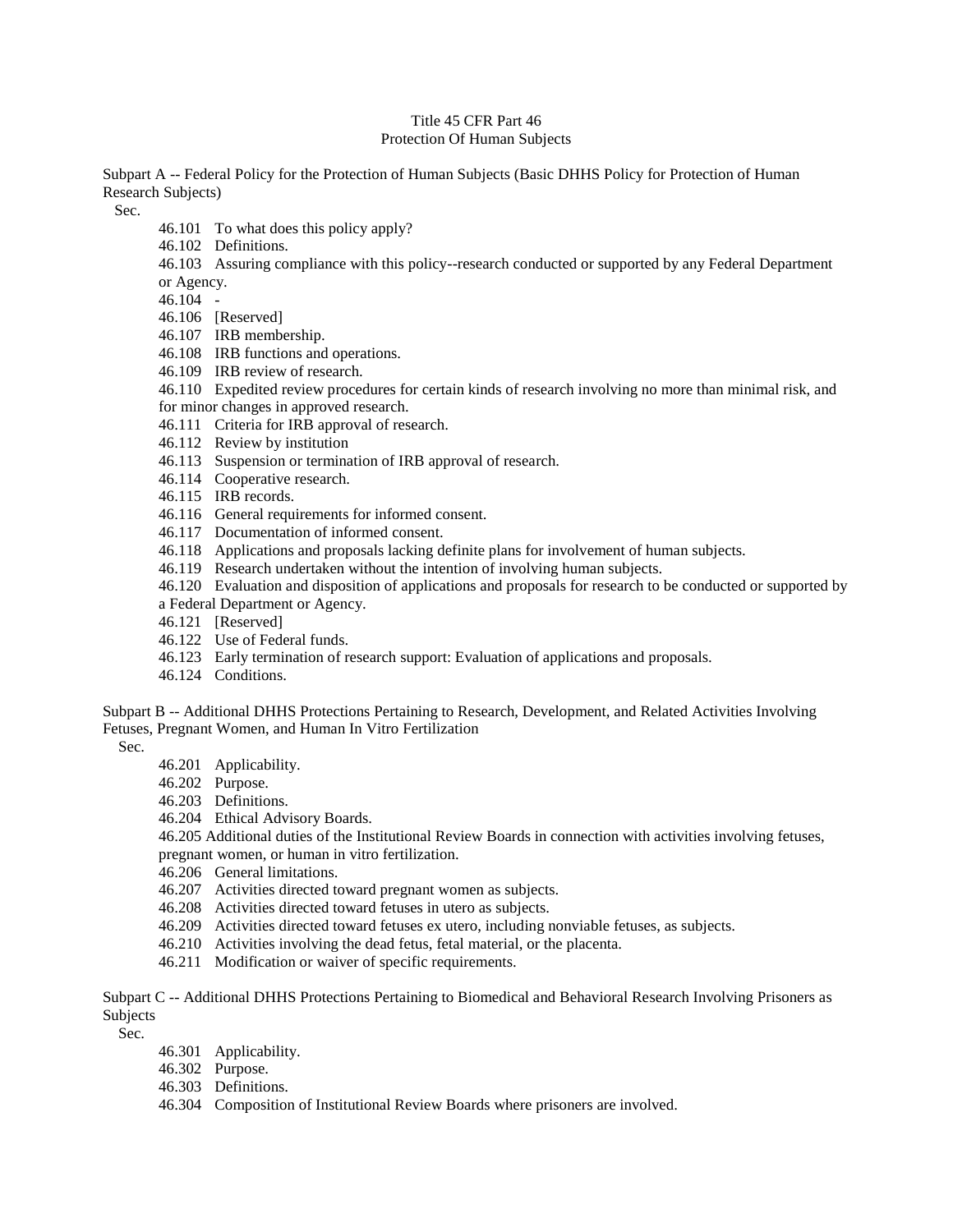- 46.305 Additional duties of the Institutional Review Boards where prisoners are involved.
- 46.306 Permitted research involving prisoners.

Subpart D -- Additional DHHS Protections for Children Involved as Subjects in Research Sec.

46.401 To what do these regulations apply?

46.402 Definitions.

46.403 IRB duties.

46.404 Research not involving greater than minimal risk.

46.405 Research involving greater than minimal risk but presenting the prospect of direct benefit to the individual subjects.

46.406 Research involving greater than minimal risk and no prospect of direct benefit to individual subjects, but likely to yield generalizable knowledge about the subject's disorder or condition.

46.407 Research not otherwise approvable which presents an opportunity to understand, prevent, or alleviate a serious problem affecting the health or welfare of children.

46.408 Requirements for permission by parents or guardians and for assent by children.

46.409 Wards.

Authority: 5 U.S.C. 301; Sec. 474(a), 88 Stat. 352 (42 U.S.C. 2891-3(a)).

Note: As revised, Subpart A of the DHHS regulations incorporates the Common Rule (Federal Policy) for the Protection of Human Subjects (56 FR 28003). Subpart D of the HHS regulations has been amended at Section 46.401(b) to reference the revised Subpart A.

The Common Rule (Federal Policy) is also codified at

| 7 CFR Part 1c    | Department of Agriculture                     |
|------------------|-----------------------------------------------|
| 10 CFR Part 745  | Department of Energy                          |
| 14 CFR Part 1230 | National Aeronautics and Space Administration |
| 15 CFR Part 27   | Department of Commerce                        |
| 16 CFR Part 1028 | <b>Consumer Product Safety Commission</b>     |
| 22 CFR Part 22   | International Development Cooperation Agency, |
|                  | Agency for International Development          |
| 24 CFR Part 60   | Department of Housing and Urban Development   |
| 28 CFR Part 46   | Department of Justice                         |
| 32 CFR Part 219  | Department of Defense                         |
| 34 CFR Part 97   | Department of Education                       |
| 38 CFR Part 16   | Department of Veterans Affairs                |
| 40 CFR Part 26   | <b>Environmental Protection Agency</b>        |
| 45 CFR Part 690  | National Science Foundation                   |
| 49 CFR Part 11   | Department of Transportation                  |
|                  |                                               |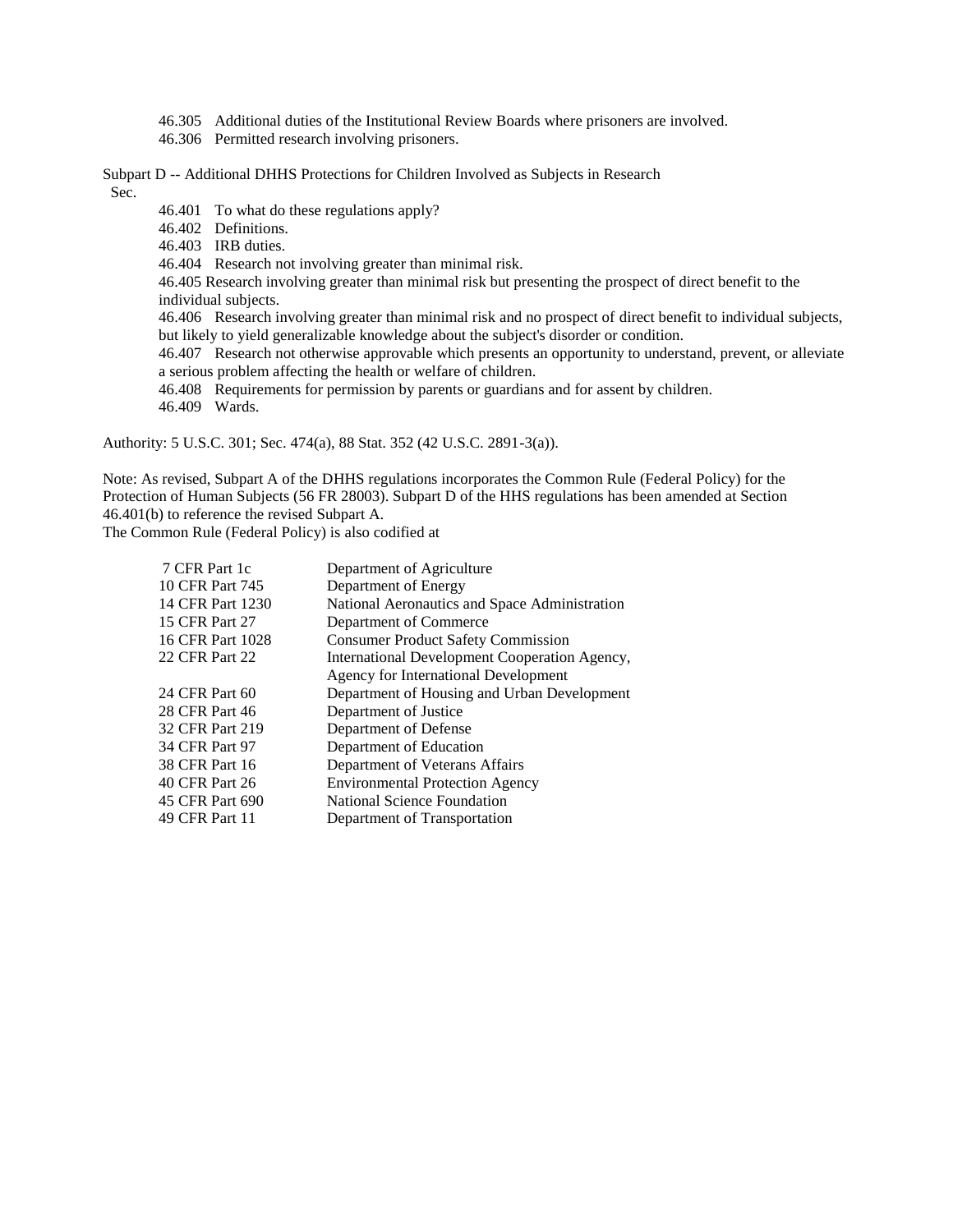## TITLE 45 CODE OF FEDERAL REGULATIONS PART 46

#### PROTECTION OF HUMAN SUBJECTS

\* \* \*

### Revised June 18, 1991 Effective August 19, 1991

\* \* \*

# *Subpart A: Federal Policy for the Protection of Human Subjects (Basic DHHS Policy for Protection of Human Research Subjects)*

 *Source: 56 FR 28003, June 18, 1991.*

### **§46.101 To what does this policy apply?**

a) Except as provided in paragraph (b) of this section, this policy applies to all research involving human subjects conducted, supported or otherwise subject to regulation by any Federal Department or Agency which takes appropriate administrative action to make the policy applicable to such research. This includes research conducted by Federal civilian employees or military personnel, except that each Department or Agency head may adopt such procedural modifications as may be appropriate from an administrative standpoint. It also includes research conducted, supported, or otherwise subject to regulation by the Federal Government outside the United States.

1. Research that is conducted or supported by a Federal Department or Agency, whether or not it is regulated as defined in §46.102(e), must comply with all sections of this policy.

2. Research that is neither conducted nor supported by a Federal Department or Agency but is subject to regulation as defined in §46.102(e) must be reviewed and approved, in compliance with §46.101, §46.102, and §46.107 through §46.117 of this policy, by an Institutional Review Board (IRB) that operates in accordance with the pertinent requirements of this policy.

b) Unless otherwise required by Department or Agency heads, research activities in which the only involvement of human subjects will be in one or more of the following categories are exempt from this policy: Research conducted in established or commonly accepted educational settings, involving normal educational practices, such as

1. research on regular and special education instructional strategies, or

2. research on the effectiveness of or the comparison among instructional techniques, curricula, or classroom management methods.

i. Research involving the use of educational tests (cognitive, diagnostic, aptitude,

achievement), survey procedures, interview procedures or observation of public behavior, unless: ii.

> (i) information obtained is recorded in such a manner that human subjects can be identified, directly or through identifiers linked to the subjects; and

(ii) any disclosure of the human subjects' responses outside the research could reasonably place the subjects at risk of criminal or civil liability or be damaging to the subjects' financial standing, employability, or reputation.

3. Research involving the use of educational tests (cognitive, diagnostic, aptitude, achievement), survey procedures, interview procedures, or observation of public behavior that is not exempt under paragraph (b)(2) of this section, if:

(i) the human subjects are elected or appointed public officials or candidates for public office; or

(ii) Federal statute(s) require(s) without exception that the confidentiality of the personally identifiable information will be maintained throughout the research and thereafter.

4. Research involving the collection or study of existing data, documents, records, pathological specimens, or diagnostic specimens, if these sources are publicly available or if the information is recorded by the investigator in such a manner that subjects cannot be identified, directly or through identifiers linked to the subjects.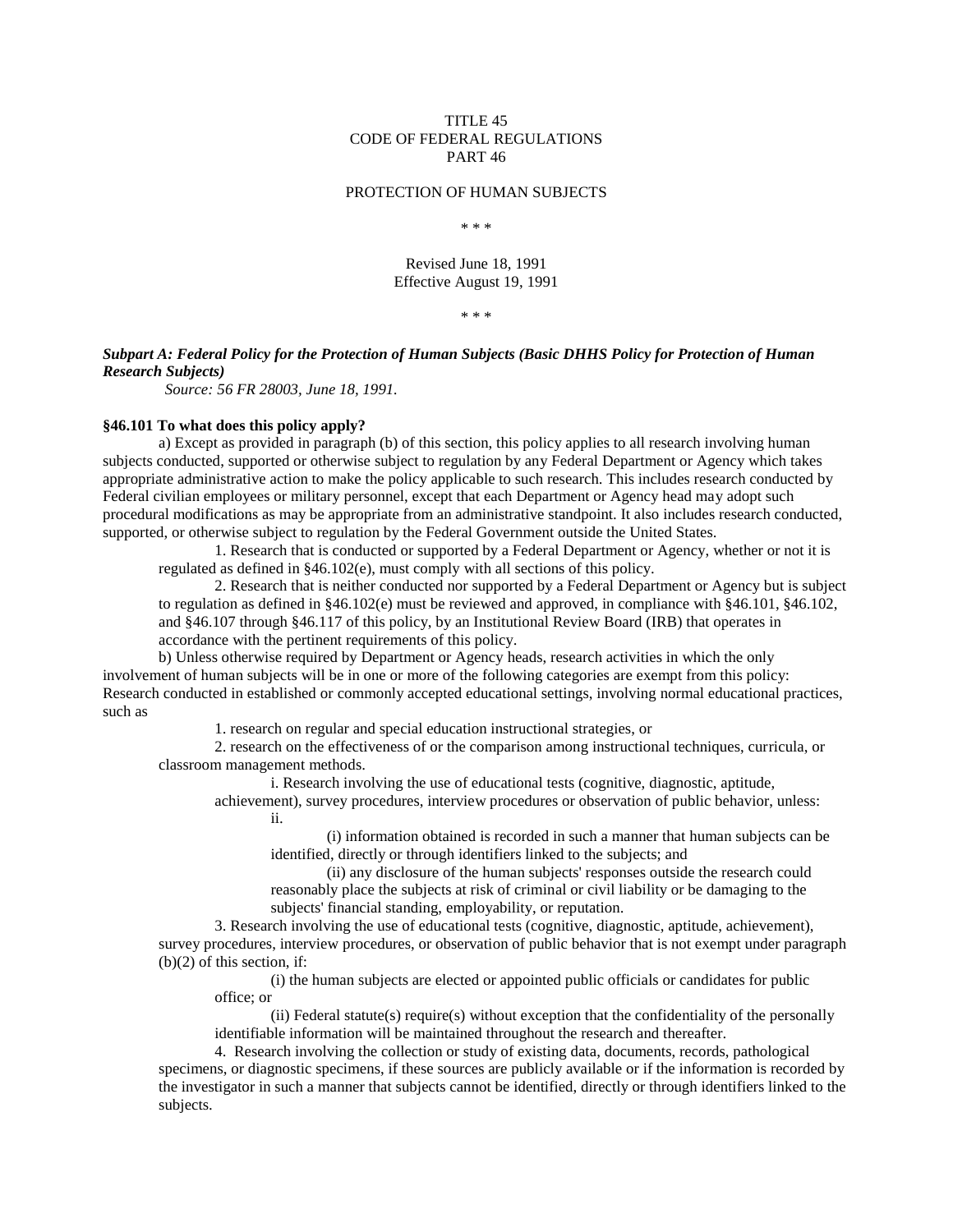5. Research and demonstration projects which are conducted by or subject to the approval of Department or Agency heads, and which are designed to study, evaluate, or otherwise examine:

(i) Public benefit or service programs;

(ii) procedures for obtaining benefits or services under those programs;

(iii) possible changes in or alternatives to those programs or procedures; or

(iv) possible changes in methods or levels of payment for benefits or services under those programs.

6. Taste and food quality evaluation and consumer acceptance studies,

(i) if wholesome foods without additives are consumed or

(ii) if a food is consumed that contains a food ingredient at or below the level and for a use found to be safe, or agricultural chemical or environmental contaminant at or below the level found to be safe, by the Food and Drug Administration or approved by the Environmental Protection Agency or the Food Safety and Inspection Service of the U.S. Department of Agriculture.

(c) Department or Agency heads retain final judgment as to whether a particular activity is covered by this policy.

(d) Department or Agency heads may require that specific research activities or classes of research activities conducted, supported, or otherwise subject to regulation by the Department or Agency but not otherwise covered by this policy, comply with some or all of the requirements of this policy.

(e) Compliance with this policy requires compliance with pertinent Federal laws or regulations which provide additional protections for human subjects.

(f) This policy does not affect any State or local laws or regulations which may otherwise be applicable and which provide additional protections for human subjects.

(g) This policy does not affect any foreign laws or regulations which may otherwise be applicable and which provide additional protections to human subjects of research.

(h) When research covered by this policy takes place in foreign countries, procedures normally followed in the foreign countries to protect human subjects may differ from those set forth in this policy. [An example is a foreign institution which complies with guidelines consistent with the World Medical Assembly Declaration (Declaration of Helsinki amended 1989) issued either by sovereign states or by an organization whose function for the protection of human research subjects is internationally recognized.] In these circumstances, if a Department or Agency head determines that the procedures prescribed by the institution afford protections that are at least equivalent to those provided in this policy, the Department or Agency head may approve the substitution of the foreign procedures in lieu of the procedural requirements provided in this policy. Except when otherwise required by statute, Executive Order, or the Department or Agency head, notices of these actions as they occur will be published in the Federal Register or will be otherwise published as provided in Department or Agency procedures.

(i) Unless otherwise required by law, Department or Agency heads may waive the applicability of some or all of the provisions of this policy to specific research activities or classes or research activities otherwise covered by this policy. Except when otherwise required by statute or Executive Order, the Department or Agency head shall forward advance notices of these actions to the Office for Protection from Research Risks, National Institutes of Health, Department of Health and Human Services (DHHS), and shall also publish them in the Federal Register or in such other manner as provided in Department or Agency procedures.

1. Institutions with DHHS-approved assurances on file will abide by provisions of Title 45 CFR Part 46 Subparts A-D. Some of the other departments and agencies have incorporated all provisions of Title 45 CFR Part 46 into their policies and procedures as well. However, the exemptions at 45 CFR 46.101(b) do not apply to research involving prisoners, fetuses, pregnant women, or human in vitro fertilization, Subparts B and C. The exemption at 45 CFR 46.101(b)(2), for research involving survey or interview procedures or observation of public behavior, does not apply to research with children, Subpart D, except for research involving observations of public behavior when the investigator(s) do not participate in the activities being observed.

### **§46.102 Definitions.**

(a) Department or Agency head means the head of any Federal Department or Agency and any other officer or employee of any Department or Agency to whom authority has been delegated.

(b) Institution means any public or private entity or Agency (including Federal, State, and other agencies).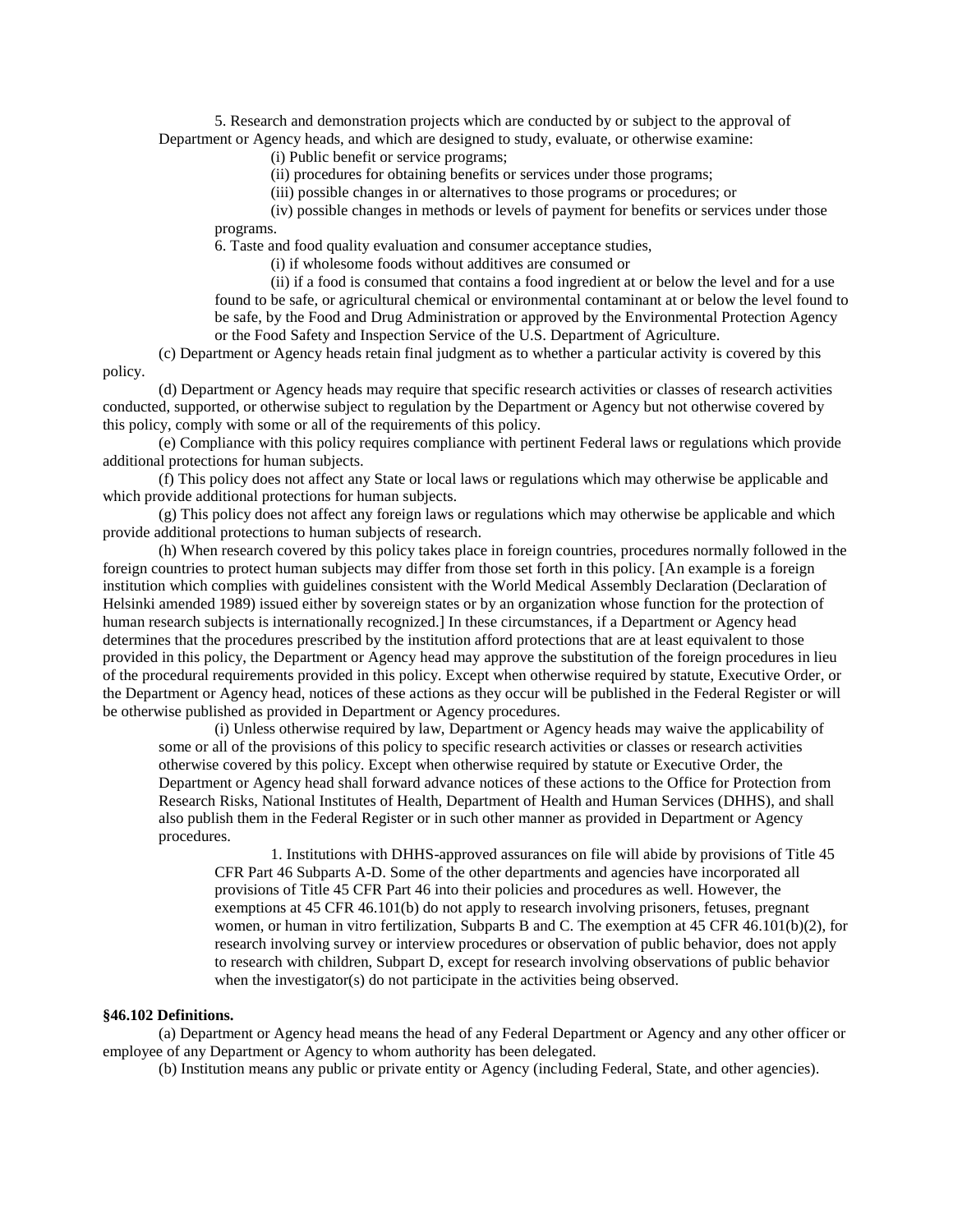(c) Legally authorized representative means an individual or judicial or other body authorized under applicable law to consent on behalf of a prospective subject to the subject's participation in the procedure(s) involved in the research.

(d) Research means a systematic investigation, including research development, testing and evaluation, designed to develop or contribute to generalizable knowledge. Activities which meet this definition constitute research for purposes of this policy, whether or not they are conducted or supported under a program which is considered research for other purposes.

For example, some demonstration and service programs may include research activities.

(e) Research subject to regulation, and similar terms are intended to encompass those research activities for which a Federal Department or Agency has specific responsibility for regulating as a research activity, (for example, Investigational New Drug requirements administered by the Food and Drug Administration). It does not include research activities which are incidentally regulated by a Federal Department or Agency solely as part of the Department's or Agency's broader responsibility to regulate certain types of activities whether research or non-research in nature (for example, Wage and Hour requirements administered by the Department of Labor).

(f) Human subject means a living individual about whom an investigator (whether professional or student) conducting research obtains

(1) data through intervention or interaction with the individual, or

(2) identifiable private information.

Intervention includes both physical procedures by which data are gathered (for example, venipuncture) and manipulations of the subject or the subject's environment that are performed for research purposes. Interaction includes communication or interpersonal contact between investigator and subject.

Private information includes information about behavior that occurs in a context in which an individual can reasonably expect that no observation or recording is taking place, and information which has been provided for specific purposes by an individual and which the individual can reasonably expect will not be made public (for example, a medical record). Private information must be individually identifiable (i.e., the identity of the subject is or may readily be ascertained by the investigator or associated with the information) in order for obtaining the information to constitute research involving human subjects.

(g) IRB means an Institutional Review Board established in accord with and for the purposes expressed in this policy.

(h) IRB approval means the determination of the IRB that the research has been reviewed and may be conducted at an institution within the constraints set forth by the IRB and by other institutional and Federal requirements.

(i) Minimal risk means that the probability and magnitude of harm or discomfort anticipated in the research are not greater in and of themselves than those ordinarily encountered in daily life or during the performance of routine physical or psychological examinations or tests.

(j) Certification means the official notification by the institution to the supporting Department or Agency, in accordance with the requirements of this policy, that a research project or activity involving human subjects has been reviewed and approved by an IRB in accordance with an approved assurance.

## **§46.103 Assuring compliance with this policy-research conducted or supported by any Federal Department or Agency.**

(a) Each institution engaged in research which is covered by this policy and which is conducted or supported by a Federal Department or Agency shall provide written assurance satisfactory to the Department or Agency head that it will comply with the requirements set forth in this policy. In lieu of requiring submission of an assurance, individual Department or Agency heads shall accept the existence of a current assurance, appropriate for the research in question, on file with the Office for Protection from Research Risks, National Institutes Health, DHHS, and approved for Federalwide use by that office. When the existence of an DHHS-approved assurance is accepted in lieu of requiring submission of an assurance, reports (except certification) required by this policy to be made to Department and Agency heads shall also be made to the Office for Protection from Research Risks, National Institutes of Health, DHHS.

(b) Departments and agencies will conduct or support research covered by this policy only if the institution has an assurance approved as provided in this section, and only if the institution has certified to the Department or Agency head that the research has been reviewed and approved by an IRB provided for in the assurance, and will be subject to continuing review by the IRB. Assurances applicable to federally supported or conducted research shall at a minimum include: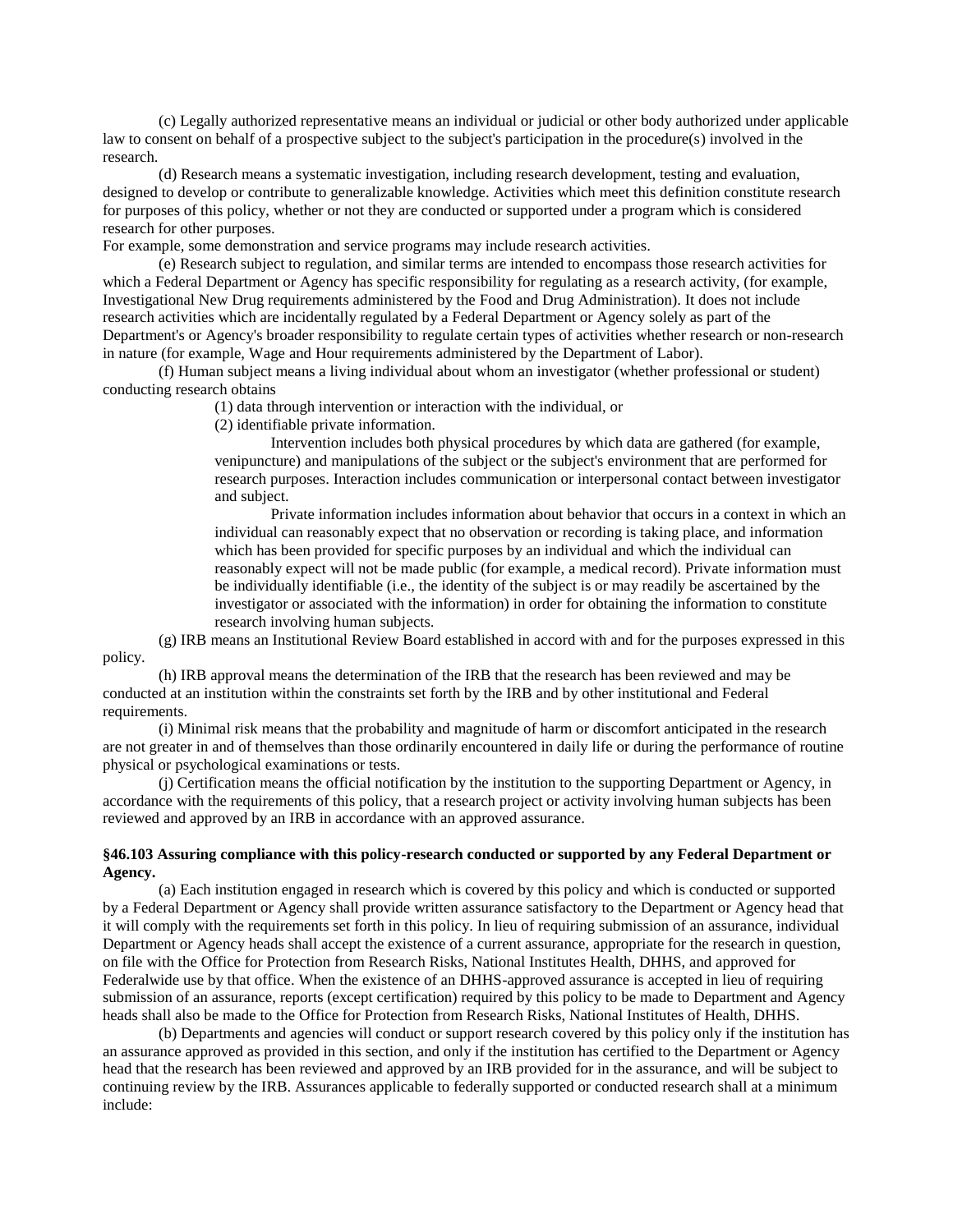(1) A statement of principles governing the institution in the discharge of its responsibilities for protecting the rights and welfare of human subjects of research conducted at or sponsored by the institution, regardless of whether the research is subject to Federal regulation. This may include an appropriate existing code, declaration, or statement of ethical principles, or a statement formulated by the institution itself. This requirement does not preempt provisions of this policy applicable to Department- or Agency-supported or regulated research and need not be applicable to any research exempted or waived under §46.101 (b) or (i).

(2) Designation of one or more IRBs established in accordance with the requirements of this policy, and for which provisions are made for meeting space and sufficient staff to support the IRB's review and recordkeeping duties.

(3) A list of IRB members identified by name; earned degrees; representative capacity; indications of experience such as board certifications, licenses, etc., sufficient to describe each member's chief anticipated contributions to IRB deliberations; and any employment or other relationship between each member and the institution; for example: full-time employee, part-time employee, member of governing panel or board, stockholder, paid or unpaid consultant. Changes in IRB membership shall be reported to the Department or Agency head, unless in accord with §46.103(a) of this policy, the existence of a DHHS-approved assurance is accepted. In this case, change in IRB membership shall be reported to the Office for Protection from Research Risks, National Institutes of Health, DHHS.

(4) Written procedures which the IRB will follow

(i) for conducting its initial and continuing review of research and for reporting its findings and actions to the investigator and the institution;

(ii) for determining which projects require review more often than annually and which projects need verification from sources other than the investigators that no material changes have occurred since previous IRB review; and

(iii) for ensuring prompt reporting to the IRB of proposed changes in a research activity, and for ensuring that such changes in approved research, during the period for which IRB approval has already been given, may not be initiated without IRB review and approval except when necessary to eliminate apparent immediate hazards to the subject.

(5) Written procedures for ensuring prompt reporting to the IRB, appropriate institutional officials, and the Department or Agency head of

(i) any unanticipated problems involving risks to subjects or others or any serious or continuing noncompliance with this policy or the requirements or determinations of the IRB; and (ii) any suspension or termination of IRB approval.

(c) The assurance shall be executed by an individual authorized to act for the institution and to assume on behalf of the institution the obligations imposed by this policy and shall be filed in such form and manner as the Department or Agency head prescribes.

(d) The Department or Agency head will evaluate all assurances submitted in accordance with this policy through such officers and employees of the

Department or Agency and such experts or consultants engaged for this purpose as the Department or Agency head determines to be appropriate. The Department or Agency head's evaluation will take into consideration the adequacy of the proposed IRB in light of the anticipated scope of the institution's research activities and the types of subject populations likely to be involved, the appropriateness of the proposed initial and continuing review procedures in light of the probable risks, and the size and complexity of the institution.

(e) On the basis of this evaluation, the Department or Agency head may approve or disapprove the assurance, or enter into negotiations to develop an approvable one. The Department or Agency head may limit the period during which any particular approved assurance or class of approved assurances shall remain effective or otherwise condition or restrict approval.

(f) Certification is required when the research is supported by a Federal

Department or Agency and not otherwise exempted or waived under §46.101(b) or (i). An institution with an approved assurance shall certify that each application or proposal for research covered by the assurance and by §46.103 of this policy has been reviewed and approved by the IRB. Such certification must be submitted with the application or proposal or by such later date as may be prescribed by the Department or Agency to which the application or proposal is submitted. Under no condition shall research covered by §46.103 of the policy be supported prior to receipt of the certification that the research has been reviewed and approved by the IRB. Institutions without an approved assurance covering the research shall certify within 30 days after receipt of a request for such a certification from the Department or Agency, that the application or proposal has been approved by the IRB. If the certification is not submitted within these time limits, the application or proposal may be returned to the institution.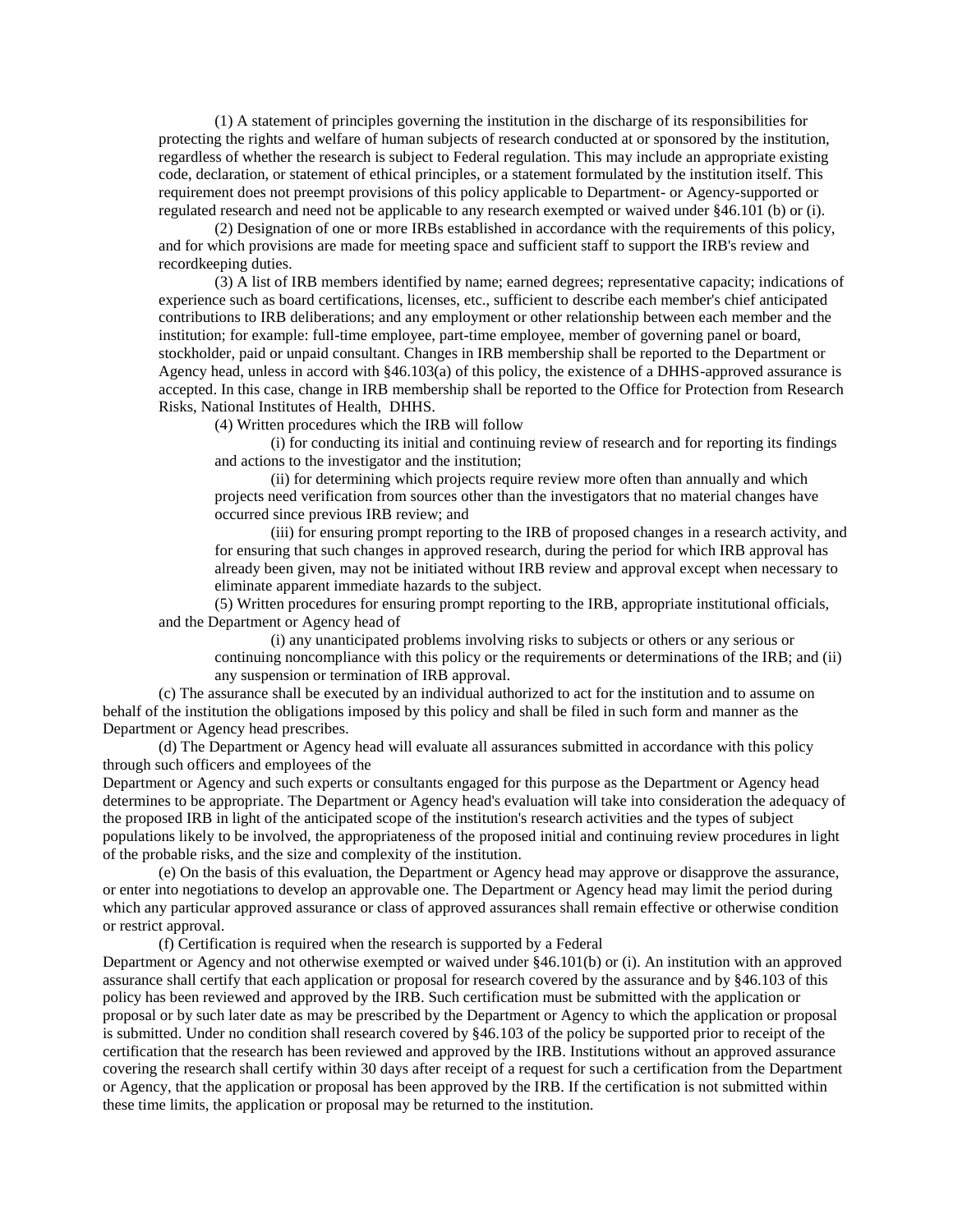(Approved by the Office of Management and Budget under Control Number 9999-0020.)

## **§§46.104--46.106 [Reserved]**

#### **§46.107 IRB membership.**

(a) Each IRB shall have at least five members, with varying backgrounds to promote complete and adequate review of research activities commonly conducted by the institution. The IRB shall be sufficiently qualified through the experience and expertise of its members, and the diversity of the members, including consideration of race, gender, and cultural backgrounds and sensitivity to such issues as community attitudes, to promote respect for its advice and counsel in safeguarding the rights and welfare of human subjects. In addition to possessing the professional competence necessary to review specific research activities, the IRB shall be able to ascertain the acceptability of proposed research in terms of institutional commitments and regulations, applicable law, and standards of professional conduct and practice. The IRB shall therefore include persons knowledgeable in these areas. If an IRB regularly reviews research that involves a vulnerable category of subjects, such as children, prisoners, pregnant women, or handicapped or mentally disabled persons, consideration shall be given to the inclusion of one or more individuals who are knowledgeable about and experienced in working with these subjects.

(b) Every nondiscriminatory effort will be made to ensure that no IRB consists entirely of men or entirely of women, including the institution's consideration of qualified persons of both sexes, so long as no selection is made to the IRB on the basis of gender. No IRB may consist entirely of members of one profession.

(c) Each IRB shall include at least one member whose primary concerns are in scientific areas and at least one member whose primary concerns are in nonscientific areas.

(d) Each IRB shall include at least one member who is not otherwise affiliated with the institution and who is not part of the immediate family of a person who is affiliated with the institution.

(e) No IRB may have a member participate in the IRB's initial or continuing review of any project in which the member has a conflicting interest, except to provide information requested by the IRB.

(f) An IRB may, in its discretion, invite individuals with competence in special areas to assist in the review of issues which require expertise beyond or in addition to that available on the IRB. These individuals may not vote with the IRB

### **§46.108 IRB functions and operations.**

In order to fulfill the requirements of this policy each IRB shall:

(a) Follow written procedures in the same detail as described in §46.103(b)(4) and to the extent required by §46.103(b)(5).

(b) Except when an expedited review procedure is used (see §46.110), review proposed research at convened meetings at which a majority of the members of the IRB are present, including at least one member whose primary concerns are in nonscientific areas. In order for the research to be approved, it shall receive the approval of a majority of those members present at the meeting

#### **§46.109 IRB review of research.**

(a) An IRB shall review and have authority to approve, require modifications in (to secure approval), or disapprove all researrch activities covered by this policy.

(b) An IRB shall require that information given to subjects as part of informed consent is in accordance with §46.116. The IRB may require that information, in addition to that specifically mentioned in §46.116, be given to the subjects when in the IRB's judgment the information would meaningfully add to the protection of the rights and welfare of subjects.

(c) An IRB shall require documentation of informed consent or may waive documentation in accordance with §46.117.

(d) An IRB shall notify investigators and the institution in writing of its decision to approve or disapprove the proposed research activity, or of modifications required to secure IRB approval of the research activity. If the IRB decides to disapprove a research activity, it shall include in its written notification a statement of the reasons for its decision and give the investigator an opportunity to respond in person or in writing.

(e) An IRB shall conduct continuing review of research covered by this policy at intervals appropriate to the degree of risk, but not less than once per year, and shall have authority to observe or have a third party observe the consent process and the research.

(Approved by the Office of Management and Budget under Control Number 9999-0020.)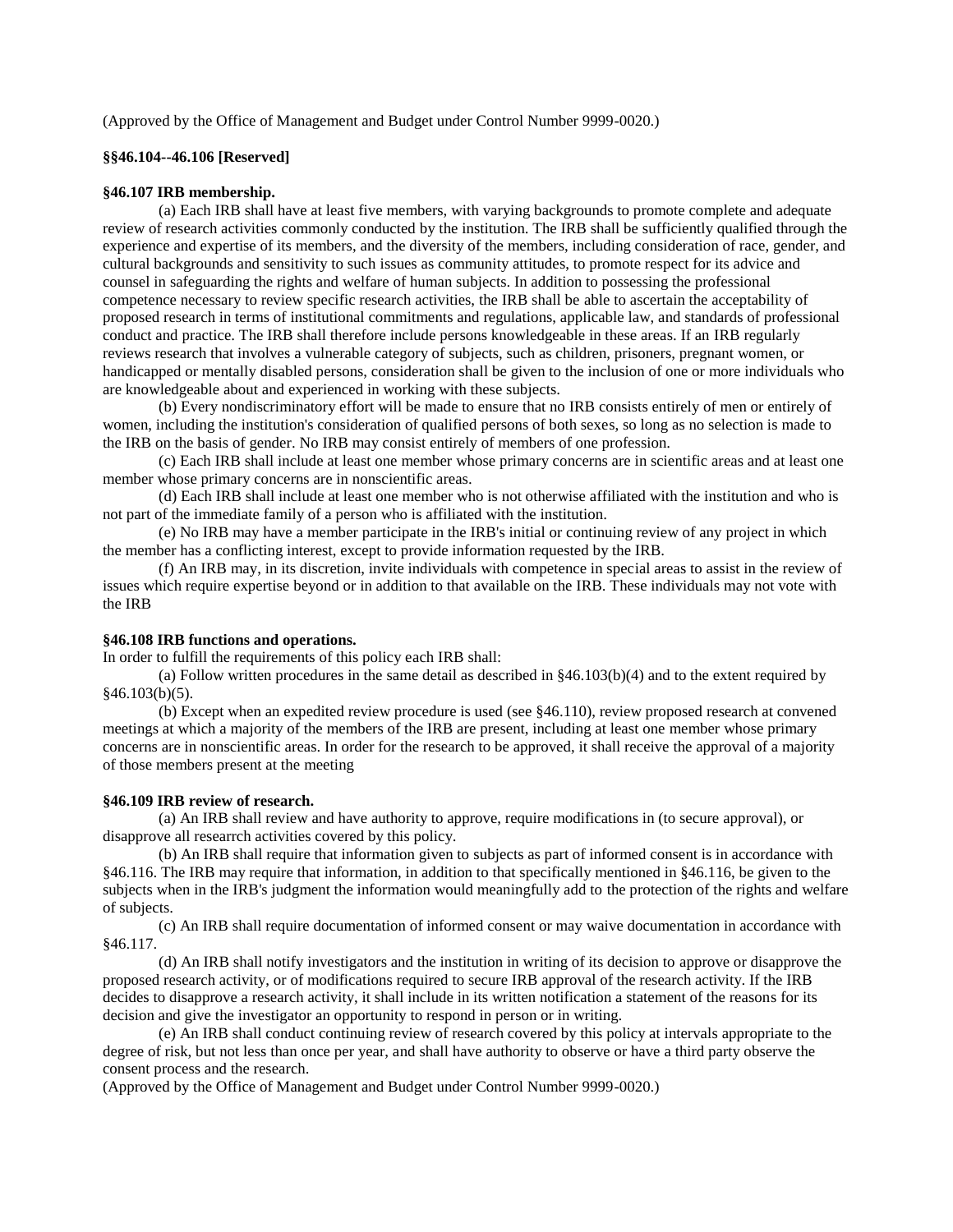# **§46.110 Expedited review procedures for certain kinds of research involving no more than minimal risk, and for minor changes in approved research**.

(a) The Secretary, HHS, has established, and published as a Notice in the Federal Register, a list of categories of research that may be reviewed by the IRB through an expedited review procedure. The list will be amended, as appropriate, after consultation with other departments and agencies, through periodic republication by the Secretary, HHS, in the Federal Register. A copy of the list is available from the Office for Protection from Research Risks, National Institutes of Health, DHHS, Bethesda, Maryland 20892.

(b) An IRB may use the expedited review procedure to review either or both of the following:

(1) some or all of the research appearing on the list and found by the reviewer(s) to involve no more than minimal risk,

(2) minor changes in previously approved research during the period (of one year or less) for which approval is authorized.

Under an expedited review procedure, the review may be carried out by the IRB chairperson or by one or more experienced reviewers designated by the chairperson from among members of the IRB. In reviewing the research, the reviewers may exercise all of the authorities of the IRB except that the reviewers may not disapprove the research. A research activity may be disapproved only after review in accordance with the non-expedited procedure set forth in §46.108(b).

(c) Each IRB which uses an expedited review procedure shall adopt a method for keeping all members advised of research proposals which have been approved under the procedure.

(d) The Department or Agency head may restrict, suspend, terminate, or choose not to authorize an institution's or IRB's use of the expedited review procedure.

# **§46.111 Criteria for IRB approval of research.**

(a) In order to approve research covered by this policy the IRB shall determine that all of the following requirements are satisfied:

(1) Risks to subjects are minimized:

(i) by using procedures which are consistent with sound research design and which do not unnecessarily expose subjects to risk, and

(ii) whenever appropriate, by using procedures already being performed on the subjects for diagnostic or treatment purposes.

(2) Risks to subjects are reasonable in relation to anticipated benefits, if any, to subjects, and the importance of the knowledge that may reasonably be expected to result. In evaluating risks and benefits, the IRB should consider only those risks and benefits that may result from the research (as distinguished from risks and benefits of therapies subjects would receive even if not participating in the research). The IRB should not consider possible long-range effects of applying knowledge gained in the research (for example, the possible effects of the research on public policy) as among those research risks that fall within the purview of its responsibility.

(3) Selection of subjects is equitable. In making this assessment the IRB should take into account the purposes of the research and the setting in which the research will be conducted and should be particularly cognizant of the special problems of research involving vulnerable populations, such as children, prisoners, pregnant women, mentally disabled persons, or economically or educationally disadvantaged persons.

(4) Informed consent will be sought from each prospective subject or the subject's legally authorized representative, in accordance with, and to the extent required by §46.116.

(5) Informed consent will be appropriately documented, in accordance with, and to the extent required by §46.117.

(6) When appropriate, the research plan makes adequate provision for monitoring the data collected to ensure the safety of subjects.

(7) When appropriate, there are adequate provisions to protect the privacy of subjects and to maintain the confidentiality of data.

(b) When some or all of the subjects are likely to be vulnerable to coercion or undue influence, such as children, prisoners, pregnant women, mentally disabled persons, or economically or educationally disadvantaged persons, additional safeguards have been included in the study to

protect the rights and welfare of these subjects.

### **§46.112 Review by institution**.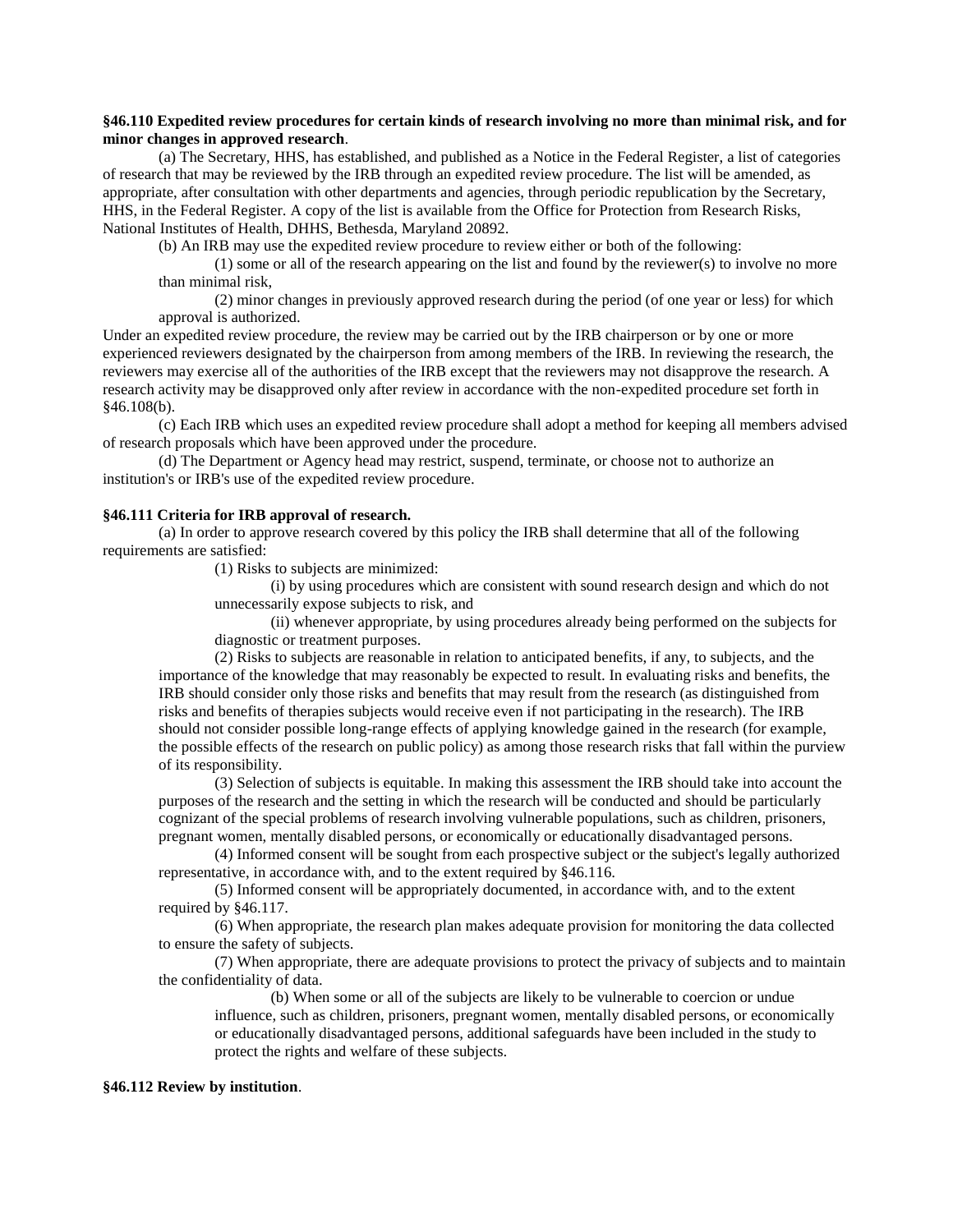Research covered by this policy that has been approved by an IRB may be subject to further appropriate review and approval or disapproval by officials of the institution. However, those officials may not approve the research if it has not been approved by an IRB.

# **§46.113 Suspension or termination of IRB approval of research.**

An IRB shall have authority to suspend or terminate approval of research that is not being conducted in accordance with the IRB's requirements or that has been associated with unexpected serious harm to subjects. Any suspension or termination or approval shall include a statement of the reasons for the IRB's action and shall be reported promptly to the investigator, appropriate institutional officials, and the Department or Agency head. (Approved by the Office of Management and Budget under Control Number 9999-0020.)

# **§46.114 Cooperative research.**

Cooperative research projects are those projects covered by this policy which involve more than one institution. In the conduct of cooperative research projects, each institution is responsible for safeguarding the rights and welfare of human subjects and for complying with this policy. With the approval of the Department or Agency head, an institution participating in a cooperative project may enter into a joint review arrangement, rely upon the review of another qualified IRB, or make similar arrangements for avoiding duplication of effort.

# **§46.115 IRB records.**

(a) An institution, or when appropriate an IRB, shall prepare and maintain adequate documentation of IRB activities, including the following:

(1) Copies of all research proposals reviewed, scientific evaluations, if any, that accompany the proposals, approved sample consent documents, progress reports submitted by investigators, and reports of injuries to subjects.

(2) Minutes of IRB meetings which shall be in sufficient detail to show attendance at the meetings; actions taken by the IRB; the vote on these actions including the number of members voting for, against, and abstaining; the basis for requiring changes in or disapproving research; and a written summary of the discussion of controverted issues and their resolution.

(3) Records of continuing review activities.

(4) Copies of all correspondence between the IRB and the investigators.

(5) A list of IRB members in the same detail as described in §46.103(b)(3).

(6) Written procedures for the IRB in the same detail as described in §46.103(b)(4) and

§46.103(b)(5).

(7) Statements of significant new findings provided to subjects, as required by §46.116(b)(5).

(b) The records required by this policy shall be retained for at least 3 years, and records relating to research which is conducted shall be retained for at least 3 years after completion of the research. All records shall be accessible for inspection and copying by authorized representatives of the Department or Agency at reasonable times and in a reasonable manner.

(Approved by the Office of Management and Budget under Control Number 9999-0020.)

# **§46.116 General requirements for informed consent.**

Except as provided elsewhere in this policy, no investigator may involve a human being as a subject in research covered by this policy unless the investigator has obtained the legally effective informed consent of the subject or the subject's legally authorized representative. An investigator shall seek such consent only under circumstances that provide the prospective subject or the representative sufficient opportunity to consider whether or not to participate and that minimize the possibility of coercion or undue influence.

The information that is given to the subject or the representative shall be in language understandable to the subject or the representative. No informed consent, whether oral or written, may include any exculpatory language through which the subject or the representative is made to waive or appear to waive any of the subject's legal rights, or releases or appears to release the investigator, the sponsor, the institution or its agents from liability for negligence.

(a) Basic elements of informed consent. Except as provided in paragraph (c) or (d) of this section, in seeking informed consent the following information shall be provided to each subject:

(1) a statement that the study involves research, an explanation of the purposes of the research and the expected duration of the subject's participation, a description of the procedures to be followed, and identification of any procedures which are experimental;

(2) a description of any reasonably foreseeable risks or discomforts to the subject;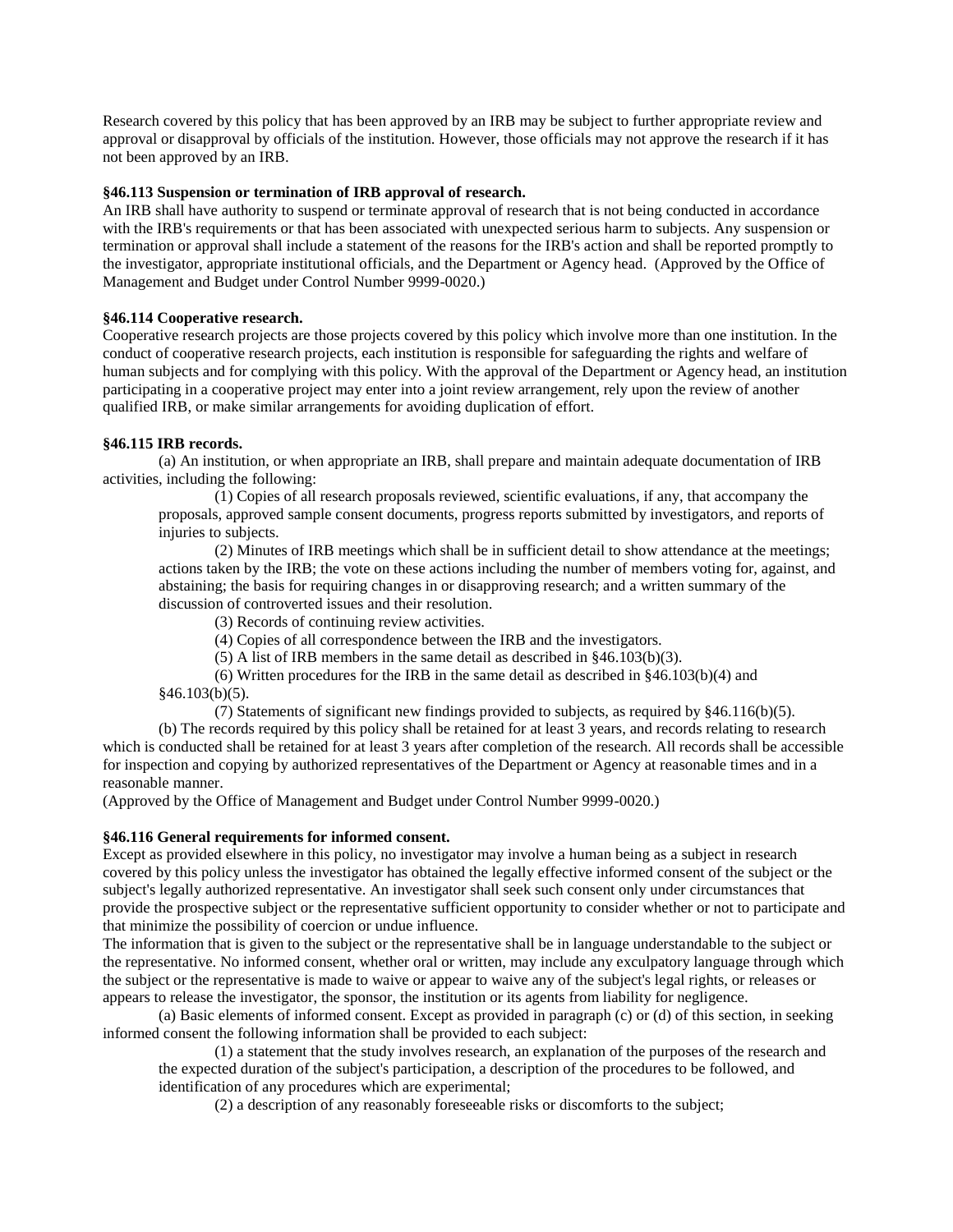(3) a description of any benefits to the subject or to others which may reasonably be expected from the research;

(4) a disclosure of appropriate alternative procedures or courses of treatment, if any, that might be advantageous to the subject;

(5) a statement describing the extent, if any, to which confidentiality of records identifying the subject will be maintained;

(6) for research involving more than minimal risk, an explanation as to whether any compensation and an explanation as to whether any medical treatments are available if injury occurs and, if so, what they consist of, or where further information may be obtained;

(7) an explanation of whom to contact for answers to pertinent questions about the research and research subjects' rights, and whom to contact in the event of a research-related injury to the subject; and

(8) a statement that participation is voluntary, refusal to participate will involve no penalty or loss of benefits to which the subject is otherwise entitled, and the subject may discontinue participation at any time without penalty or loss of benefits to which the subject is otherwise entitled.

(b) additional elements of informed consent. When appropriate, one or more of the following elements of information shall also be provided to each subject:

(1) a statement that the particular treatment or procedure may involve risks to the subject (or to the embryo or fetus, if the subject is or may become pregnant) which are currently unforeseeable;

(2) anticipated circumstances under which the subject's participation may be terminated by the investigator without regard to the subject's consent;

(3) any additional costs to the subject that may result from participation in the research;

(4) the consequences of a subject's decision to withdraw from the research and procedures for orderly termination of participation by the subject;

(5) A statement that significant new findings developed during the course of the research which may relate to the subject's willingness to continue participation will be provided to the subject; and

(6) the approximate number of subjects involved in the study.

(c) An IRB may approve a consent procedure which does not include, or which alters, some or all of the elements of informed consent set forth above, or waive the requirement to obtain informed consent provided the IRB finds and documents that:

(1) the research or demonstration project is to be conducted by or subject to the approval of state or local government officials and is designed to study, evaluate, or otherwise examine:

(i) public benefit or service programs;

(ii) procedures for obtaining benefits or services under those programs;

(iii) possible changes in or alternatives to those programs or procedures; or

(iv) possible changes in methods or levels of payment for benefits or services under those programs; and

(2) the research could not practicably be carried out without the waiver or alteration.

(d) An IRB may approve a consent procedure which does not include, or which alters, some or all of the elements of informed consent set forth in this section, or waive the requirements to obtain informed consent provided the IRB finds and documents that:

(1) the research involves no more than minimal risk to the subjects;

(2) the waiver or alteration will not adversely affect the rights and welfare of the subjects;

(3) the research could not practicably be carried out without the waiver or alteration; and

(4) whenever appropriate, the subjects will be provided with additional pertinent information after participation.

(e) The informed consent requirements in this policy are not intended to preempt any applicable Federal, State, or local laws which require additional information to be disclosed in order for informed consent to be legally effective.

(f) Nothing in this policy is intended to limit the authority of a physician to provide emergency medical care, to the extent the physician is permitted to do so under applicable Federal, State, or local law. (Approved by the Office of Management and Budget under Control Number 9999-0020.)

**§46.117 Documentation of informed consent**.

(a) Except as provided in paragraph (c) of this section, informed consent shall be documented by the use of a written consent form approved by the IRB and signed by the subject or the subject's legally authorized representative. A copy shall be given to the person signing the form.

(b) Except as provided in paragraph (c) of this section, the consent form may be either of the following: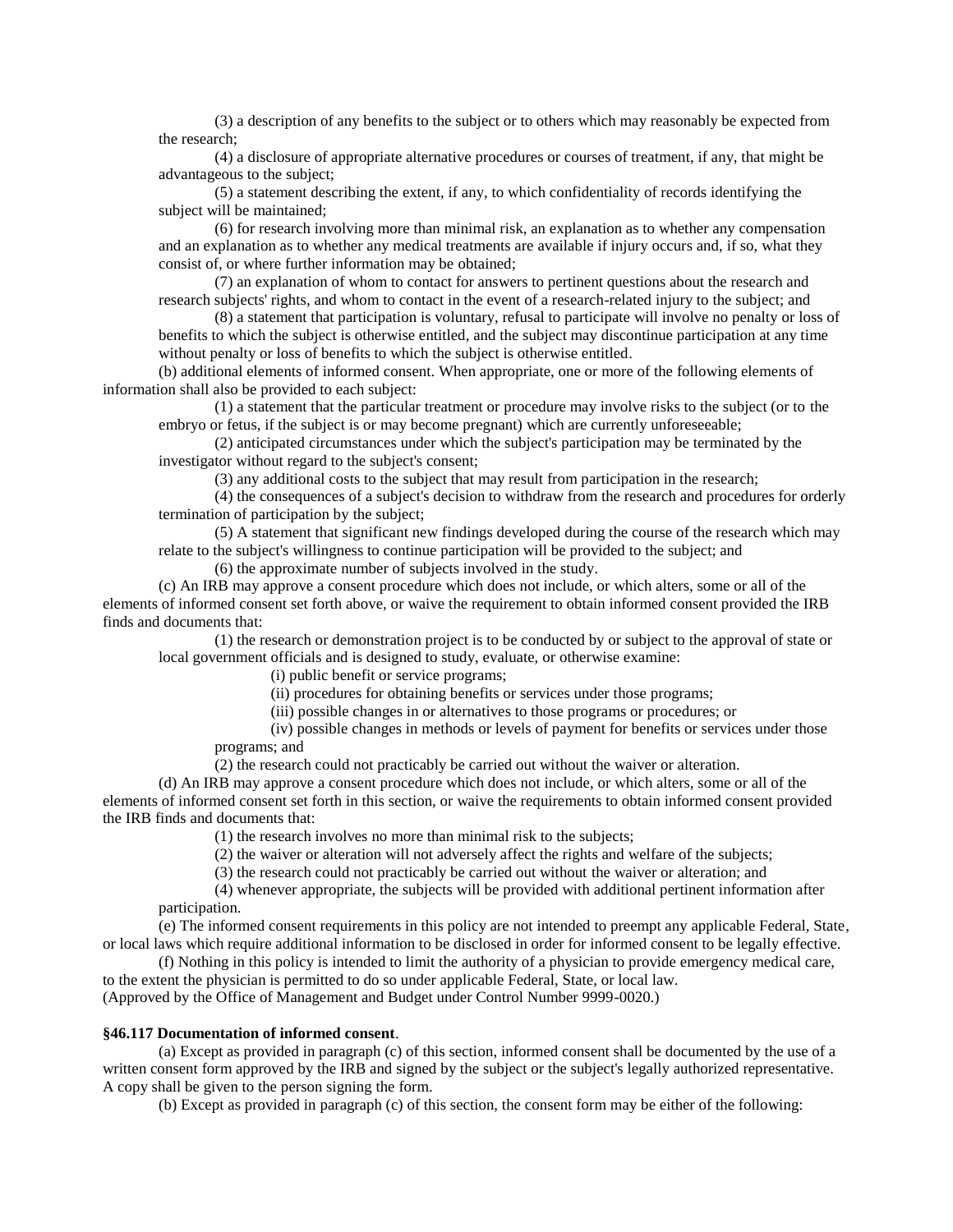(1) A written consent document that embodies the elements of informed consent required by §46.116. This form may be read to the subject or the subject's legally authorized representative, but in any event, the investigator shall give either the subject or the representative adequate opportunity to read it before it is signed; or

(2) A short form written consent document stating that the elements of informed consent required by §46.116 have been presented orally to the subject or the subject's legally authorized representative. When this method is used, there shall be a witness to the oral presentation. Also, the IRB shall approve a written summary of what is to be said to the subject or the representative.

Only the short form itself is to be signed by the subject or the representative. However, the witness shall sign both the short form and a copy of the summary, and the person actually obtaining consent shall sign a copy of the summary. A copy of the summary shall be given to the subject or the representative, in addition to a copy of the short form.

(c) An IRB may waive the requirement for the investigator to obtain a signed consent form for some or all subjects if it finds either:

(1) That the only record linking the subject and the research would be the consent document and the principal risk would be potential harm resulting from a breach of confidentiality. Each subject will be asked whether the subject wants documentation linking the subject with the research, and the subject's wishes will govern; or

(2) That the research presents no more than minimal risk of harm to subjects and involves no procedures for which written consent is normally required outside of the research context.

In cases in which the documentation requirement is waived, the IRB may require the investigator to provide subjects with a written statement regarding the research.

(Approved by the Office of Management and Budget under Control Number 9999-0020.)

# **§46.118 Applications and proposals lacking definite plans for involvement of human subjects.**

Certain types of applications for grants, cooperative agreements, or contracts are submitted to departments or agencies with the knowledge that subjects may be involved within the period of support, but definite plans would not normally be set forth in the application or proposal. These include activities such as institutional type grants when selection of specific projects is the institution's responsibility; research training grants in which the activities involving subjects remain to be selected; and projects in which human subjects' involvement will depend upon completion of instruments, prior animal studies, or purification of compounds. These applications need not be reviewed by an IRB before an award may be made. However, except for research exempted or waived under §46.101 (b) or (i), no human subjects may be involved in any project supported by these awards until the project has been reviewed and approved by the IRB, as provided in this policy, and certification submitted, by the institution, to the Department or Agency.

# **§46.119 Research undertaken without the intention of involving human subjects**.

In the event research is undertaken without the intention of involving human subjects, but it is later proposed to involve human subjects in the research, the research shall first be reviewed and approved by an IRB, as provided in this policy, a certification submitted, by the institution, to the Department or Agency, and final approval given to the proposed change by the Department or Agency.

## **§46.120 Evaluation and disposition of applications and proposals for research to be conducted or supported by a Federal Department or Agency.**

(a) The Department or Agency head will evaluate all applications and proposals involving human subjects submitted to the Department or Agency through such officers and employees of the Department or Agency and such experts and consultants as the Department or Agency head determines to be appropriate.

This evaluation will take into consideration the risks to the subjects, the adequacy of protection against these risks, the potential benefits of the research to the subjects and others, and the importance of the knowledge gained or to be gained.

(b) On the basis of this evaluation, the Department or Agency head may approve or disapprove the application or proposal, or enter into negotiations to develop an approvable one.

## **§46.121 [Reserved]**

# **§46.122 Use of Federal funds**.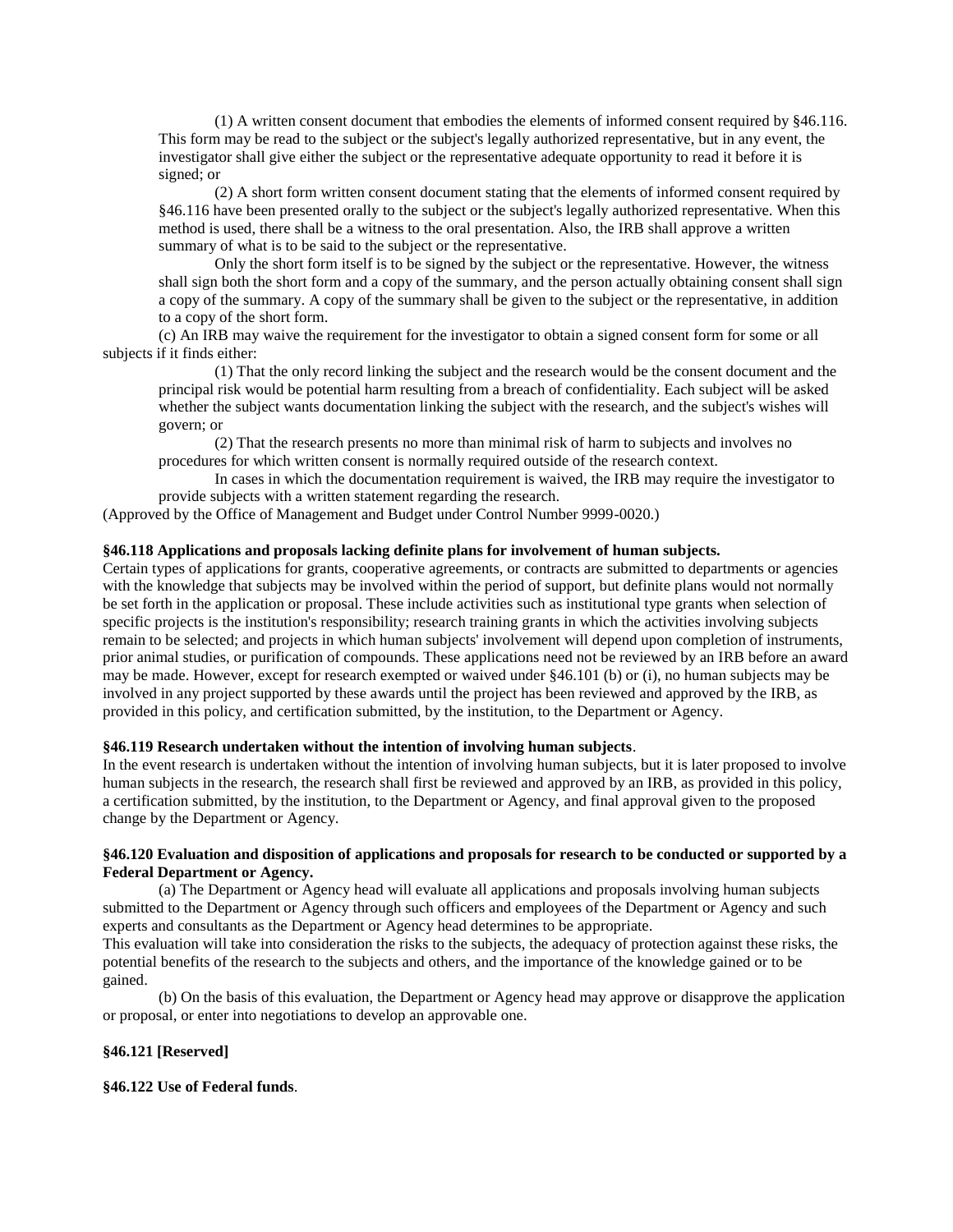Federal funds administered by a Department or Agency may not be expended for research involving human subjects unless the requirements of this policy have been satisfied.

# **§46.123 Early termination of research support: Evaluation of applications and proposals.**

(a) The Department or Agency head may require that Department or Agency support for any project be terminated or suspended in the manner prescribed in applicable program requirements, when the Department or Agency head finds an institution has materially failed to comply with the terms of this policy.

(b) In making decisions about supporting or approving applications or proposals covered by this policy the Department or Agency head may take into account, in addition to all other eligibility requirements and program criteria, factors such as whether the applicant has been subject to a termination or suspension under paragraph (a) of this section and whether the applicant or the person or persons who would direct or has/have directed the scientific and technical aspects of an activity has/have, in the judgment of the Department or Agency head, materially failed to discharge responsibility for the protection of the rights and welfare of human subjects (whether or not the research was subject to Federal regulation).

### **§46.124 Conditions**.

With respect to any research project or any class of research projects the

Department or Agency head may impose additional conditions prior to or at the time of approval when in the judgment of the Department or Agency head additional conditions are necessary for the protection of human subjects.

# *Subpart B -- Additional DHHS Protections Pertaining to Research, Development, and Related Activities Involving Fetuses, Pregnant Women, and Human In Vitro Fertilization*

*Source: 40 FR 33528, Aug. 8, 1975; 43 FR 1758, January 11, 1978; 43 FR 51559, November 3, 1978.*

### **§46.201 Applicability**.

(a) The regulations in this subpart are applicable to all Department of Health and Human Services grants and contracts supporting research, development, and related activities involving: (1) the fetus, (2) pregnant women, and (3) human in vitro fertilization.

(b) Nothing in this subpart shall be construed as indicating that compliance with the procedures set forth herein will in any way render inapplicable pertinent State or local laws bearing upon activities covered by this subpart.

(c) The requirements of this subpart are in addition to those imposed under the other subparts of this part.

## **§46.202 Purpose**.

It is the purpose of this subpart to provide additional safeguards in reviewing activities to which this subpart is applicable to assure that they conform to appropriate ethical standards and relate to important societal needs.

#### **§46.203 Definitions.**

As used in this subpart:

(a) "Secretary" means the Secretary of Health and Human Services and any other officer or employee of the Department of Health and Human Services

(DHHS) to whom authority has been delegated.

(b) "Pregnancy" encompasses the period of time from confirmation of implantation (through any of the presumptive signs of pregnancy, such as missed menses, or by a medically acceptable pregnancy test), until expulsion or extraction of the fetus.

(c) "Fetus" means the product of conception from the time of implantation (as evidenced by any of the presumptive signs of pregnancy, such as missed menses, or a medically acceptable pregnancy test), until a determination is made, following expulsion or extraction of the fetus, that it is viable.

(d) "Viable" as it pertains to the fetus means being able, after either spontaneous or induced delivery, to survive (given the benefit of available medical therapy) to the point of independently maintaining heart beat and respiration. The Secretary may from time to time, taking into account medical advances, publish in the Federal Register guidelines to assist in determining whether a fetus is viable for purposes of this subpart. If a fetus is viable after delivery, it is a premature infant.

(e) "Nonviable fetus" means a fetus ex utero which, although living, is not viable.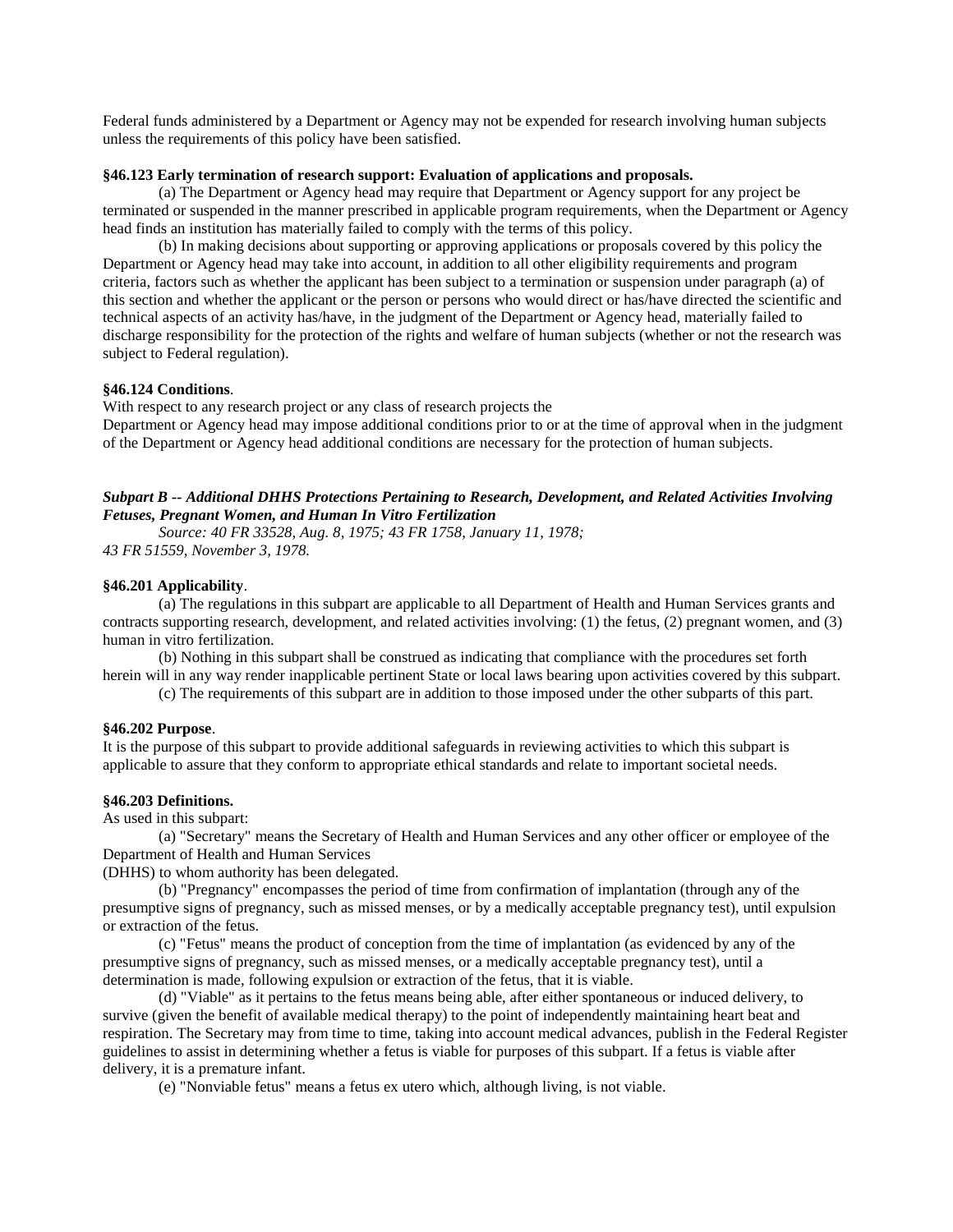(f) "Dead fetus" means a fetus ex utero which exhibits neither heartbeat, spontaneous respiratory activity, spontaneous movement of voluntary muscles, nor pulsation of the umbilical cord (if still attached).

(g) "In vitro fertilization" means any fertilization of human ova which occurs outside the body of a female, either through admixture of donor human sperm and ova or by any other means.

#### **§46.204 Ethical Advisory Boards**.

(a) One or more Ethical Advisory Boards shall be established by the Secretary. Members of these Board(s) shall be so selected that the Board(s) will be competent to deal with medical, legal, social, ethical, and related issues and may include, for example, research scientists, physicians, psychologists, sociologists, educators, lawyers, and ethicists, as well as representatives of the general public. No Board member may be a regular, full-time employee of the Department of Health and Human Services.

(b) At the request of the Secretary, the Ethical Advisory Board shall render advice consistent with the policies and requirements of this part as to ethical issues, involving activities covered by this subpart, raised by individual applications or proposals. In addition, upon request by the Secretary, the Board shall render advice as to classes of applications or proposals and general policies, guidelines, and procedures.

(c) A Board may establish, with the approval of the Secretary, classes of applications or proposals which: (1) must be submitted to the Board, or (2) need not be submitted to the Board. Where the Board so establishes a class of applications or proposals which must be submitted, no application or proposal within the class may be funded by the Department or any component thereof until the application or proposal has been reviewed by the Board and the Board has rendered advice as to its acceptability from an ethical standpoint.

(d) [Nullified under Public Law 103-43, June 10, 1993]

# **§46.205 Additional duties of the Institutional Review Boards in connection with activities involving fetuses, pregnant women, or human in vitro fertilization**.

(a) In addition to the responsibilities prescribed for Institutional Review Boards under Subpart A of this part, the applicant's or offeror's Board shall, with respect to activities covered by this subpart, carry out the following additional duties:

(1) determine that all aspects of the activity meet the requirements of this subpart;

(2) determine that adequate consideration has been given to the manner in which potential subjects will be selected, and adequate provision has been made by the applicant or offeror for monitoring the actual informed consent process (e.g., through such mechanisms, when appropriate, as participation by the Institutional Review Board or subject advocates in: (i) overseeing the actual process by which individual consents required by this subpart are secured either by approving induction of each individual into the activity or verifying, perhaps through sampling, that approved procedures for induction of individuals into the activity are being followed, and (ii) monitoring the progress of the activity and intervening as necessary through such steps as visits to the activity site and continuing evaluation to determine if any unanticipated risks have arisen);

(3) carry out such other responsibilities as may be assigned by the Secretary.

(b) No award may be issued until the applicant or offeror has certified to the Secretary that the Institutional Review Board has made the determinations required under paragraph (a) of this section and the Secretary has approved these determinations, as provided in §46.120 of Subpart A of this part.

(c) Applicants or offerors seeking support for activities covered by this subpart must provide for the designation of an Institutional Review Board, subject to approval by the Secretary, where no such Board has been established under Subpart A of this part.

### **§46.206 General limitations.**

(a) No activity to which this subpart is applicable may be undertaken unless:

(1) appropriate studies on animals and nonpregnant individuals have been completed;

(2) except where the purpose of the activity is to meet the health needs of the mother or the particular fetus, the risk to the fetus is minimal and, in all cases, is the least possible risk for achieving the objectives of the activity;

(3) individuals engaged in the activity will have no part in: (i) any decisions as to the timing, method, and procedures used to terminate the pregnancy, and (ii) determining the viability of the fetus at the termination of the pregnancy; and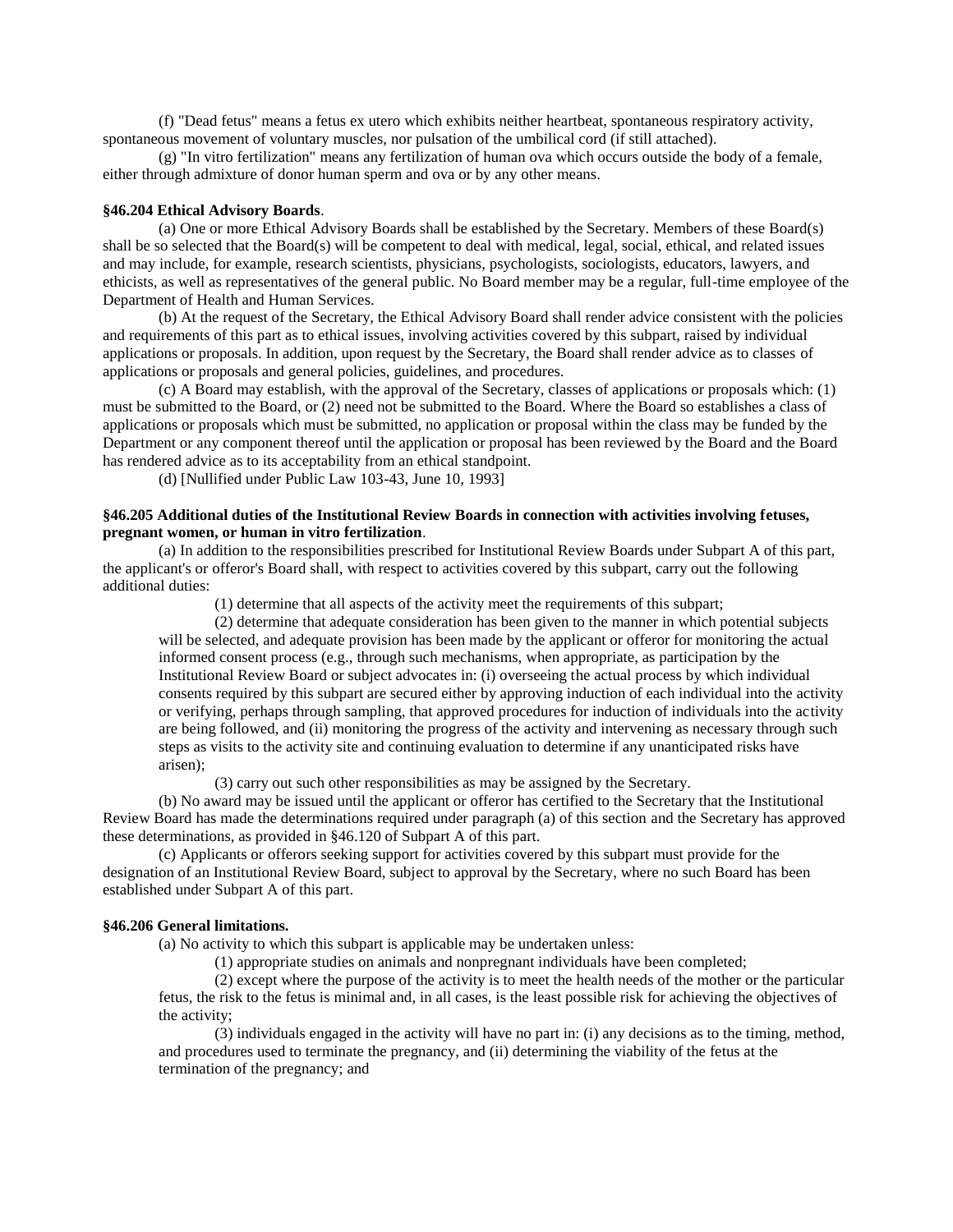(4) no procedural changes which may cause greater than minimal risk to the fetus or the pregnant woman will be introduced into the procedure for terminating the pregnancy solely in the interest of the activity.

(b) No inducements, monetary or otherwise, may be offered to terminate pregnancy for purposes of the activity.

Source: 40 FR 33528, Aug. 8, 1975, as amended at 40 FR 51638, Nov. 6, 1975.

## **§46.207 Activities directed toward pregnant women as subjects**.

(a) No pregnant woman may be involved as a subject in an activity covered by this subpart unless: (1) the purpose of the activity is to meet the health needs of the mother and the fetus will be placed at risk only to the minimum extent necessary to meet such needs, or (2) the risk to the fetus is minimal.

(b) An activity permitted under paragraph (a) of this section may be conducted only if the mother and father are legally competent and have given their informed consent after having been fully informed regarding possible impact on the fetus, except that the father's informed consent need not be secured if: (1) the purpose of the activity is to meet the health needs of the mother; (2) his identity or whereabouts cannot reasonably be ascertained; (3) he is not reasonably available; or (4) the pregnancy resulted from rape.

# **§46.208 Activities directed toward fetuses in utero as subjects**.

(a) No fetus in utero may be involved as a subject in any activity covered by this subpart unless: (1) the purpose of the activity is to meet the health needs of the particular fetus and the fetus will be placed at risk only to the minimum extent necessary to meet such needs, or (2) the risk to the fetus imposed by the research is minimal and the purpose of the activity is the development of important biomedical knowledge which cannot be obtained by other means.

(b) An activity permitted under paragraph (a) of this section may be conducted only if the mother and father are legally competent and have given their informed consent, except that the father's consent need not be secured if: (1) his identity or whereabouts cannot reasonably be ascertained, (2) he is not reasonably available, or (3) the pregnancy resulted from rape.

### **§46.209 Activities directed toward fetuses ex utero, including nonviable fetuses, as subjects**.

(a) Until it has been ascertained whether or not a fetus ex utero is viable, a fetus ex utero may not be involved as a subject in an activity covered by this subpart unless:

(1) there will be no added risk to the fetus resulting from the activity, and the purpose of the activity is the development of important biomedical knowledge which cannot be obtained by other means, or

(2) the purpose of the activity is to enhance the possibility of survival of the particular fetus to the point of viability.

(b) No nonviable fetus may be involved as a subject in an activity covered by this subpart unless:

(1) vital functions of the fetus will not be artificially maintained,

(2) experimental activities which of themselves would terminate the heartbeat or respiration of the fetus will not be employed, and

(3) the purpose of the activity is the development of important biomedical knowledge which cannot be obtained by other means.

(c) In the event the fetus ex utero is found to be viable, it may be included as a subject in the activity only to the extent permitted by and in accordance with the requirements of other subparts of this part.

(d) An activity permitted under paragraph (a) or (b) of this section may be conducted only if the mother and father are legally competent and have given their informed consent, except that the father's informed consent need not be secured if: (1) his identity or whereabouts cannot reasonably be ascertained,

(2) he is not reasonably available, or (3) the pregnancy resulted from rape.

# **§46.210 Activities involving the dead fetus, fetal material, or the placenta**.

Activities involving the dead fetus, mascerated fetal material, or cells, tissue, or organs excised from a dead fetus shall be conducted only in accordance with any applicable State or local laws regarding such activities.

### **§46.211 Modification or waiver of specific requirements**.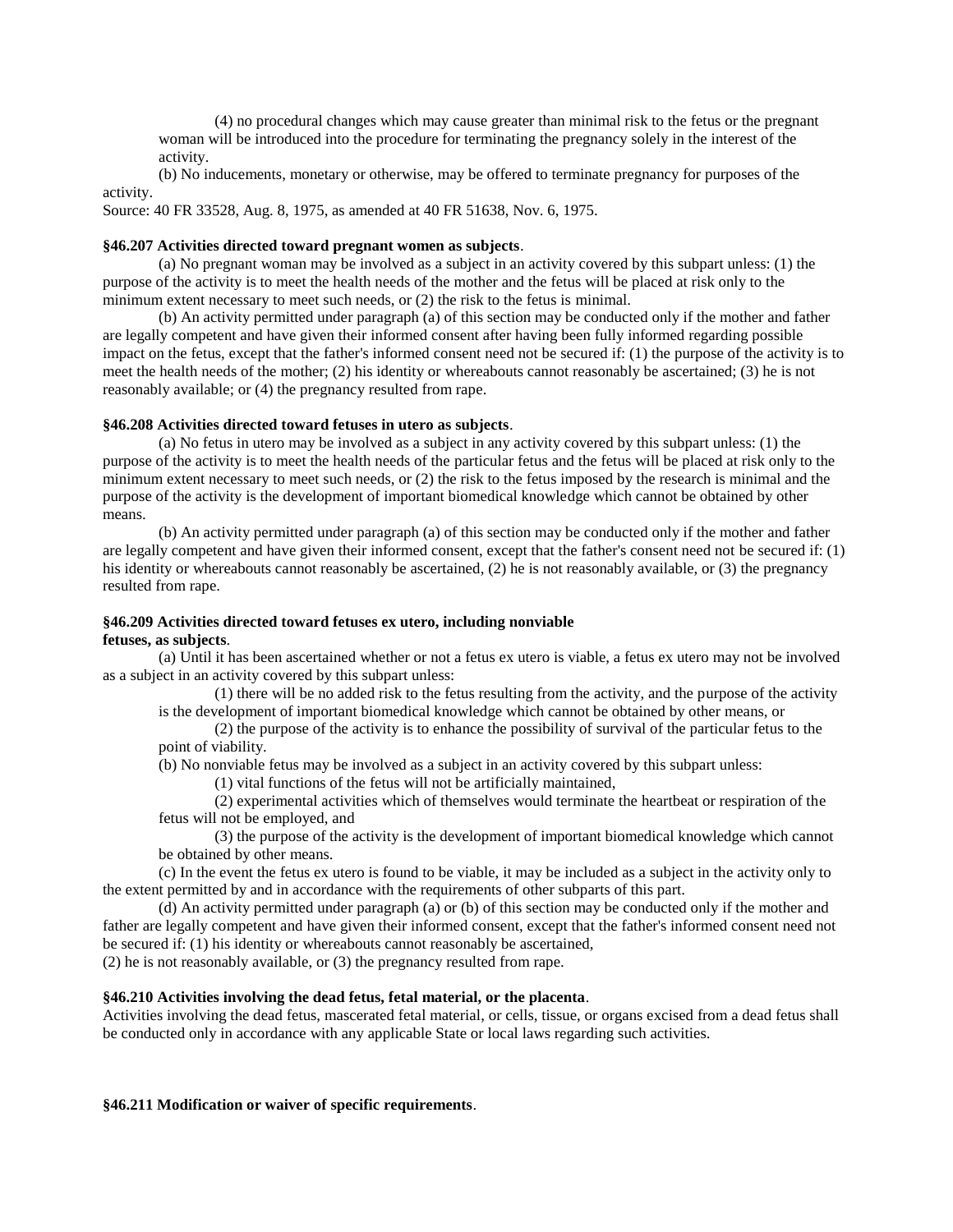Upon the request of an applicant or offeror (with the approval of its Institutional Review Board), the Secretary may modify or waive specific requirements of this subpart, with the approval of the Ethical Advisory Board after such opportunity for public comment as the Ethical Advisory Board considers appropriate in the particular instance. In making such decisions, the Secretary will consider whether the risks to the subject are so outweighed by the sum of the benefit to the subject and the importance of the knowledge to be gained as to warrant such modification or waiver and that such benefits cannot be gained except through a modification or waiver. Any such modifications or waivers will be published as notices in the Federal Register.

# *Subpart C -- Additional DHHS Protections Pertaining to Biomedical and Behavioral Research Involving Prisoners as Subjects*

*Source: 43 FR 53655, Nov. 16, 1978.*

### **§46.301 Applicability**.

(a) The regulations in this subpart are applicable to all biomedical and behavioral research conducted or supported by the Department of Health and

Human Services involving prisoners as subjects.

(b) Nothing in this subpart shall be construed as indicating that compliance with the procedures set forth herein will authorize research involving prisoners as subjects, to the extent such research is limited or barred by applicable State or local law.

(c) The requirements of this subpart are in addition to those imposed under the other subparts of this part.

## **§46.302 Purpose.**

Inasmuch as prisoners may be under constraints because of their incarceration which could affect their ability to make a truly voluntary and uncoerced decision whether or not to participate as subjects in research, it is the purpose of this subpart to provide additional safeguards for the protection of prisoners involved in activities to which this subpart is applicable.

# **§46.303 Definitions**.

As used in this subpart:

(a) "Secretary" means the Secretary of Health and Human Services and any other officer or employee of the Department of Health and Human Services to whom authority has been delegated.

(b) "DHHS" means the Department of Health and Human Services.

(c) "Prisoner" means any individual involuntarily confined or detained in a penal institution. The term is intended to encompass individuals sentenced to such an institution under a criminal or civil statute, individuals detained in other facilities by virtue of statutes or commitment procedures which provide alternatives to criminal prosecution or incarceration in a penal institution, and individuals detained pending arraignment, trial, or sentencing.

(d) "Minimal risk" is the probability and magnitude of physical or psychological harm that is normally encountered in the daily lives, or in the routine medical, dental, or psychological examination of healthy persons.

### **§46.304 Composition of Institutional Review Boards where prisoners are involved**.

In addition to satisfying the requirements in §46.107 of this part, an Institutional Review Board, carrying out responsibilities under this part with respect to research covered by this subpart, shall also meet the following specific requirements:

(a) A majority of the Board (exclusive of prisoner members) shall have no association with the prison(s) involved, apart from their membership on the Board.

(b) At least one member of the Board shall be a prisoner, or a prisoner representative with appropriate background and experience to serve in that capacity, except that where a particular research project is reviewed by more than one Board, only one Board need satisfy this requirement.

### **§46.305 Additional duties of the Institutional Review Boards where prisoners are involved.**

(a) In addition to all other responsibilities prescribed for Institutional Review Boards under this part, the Board shall review research covered by this subpart and approve such research only if it finds that:

(1) the research under review represents one of the categories of research permissible under §46.306(a)(2);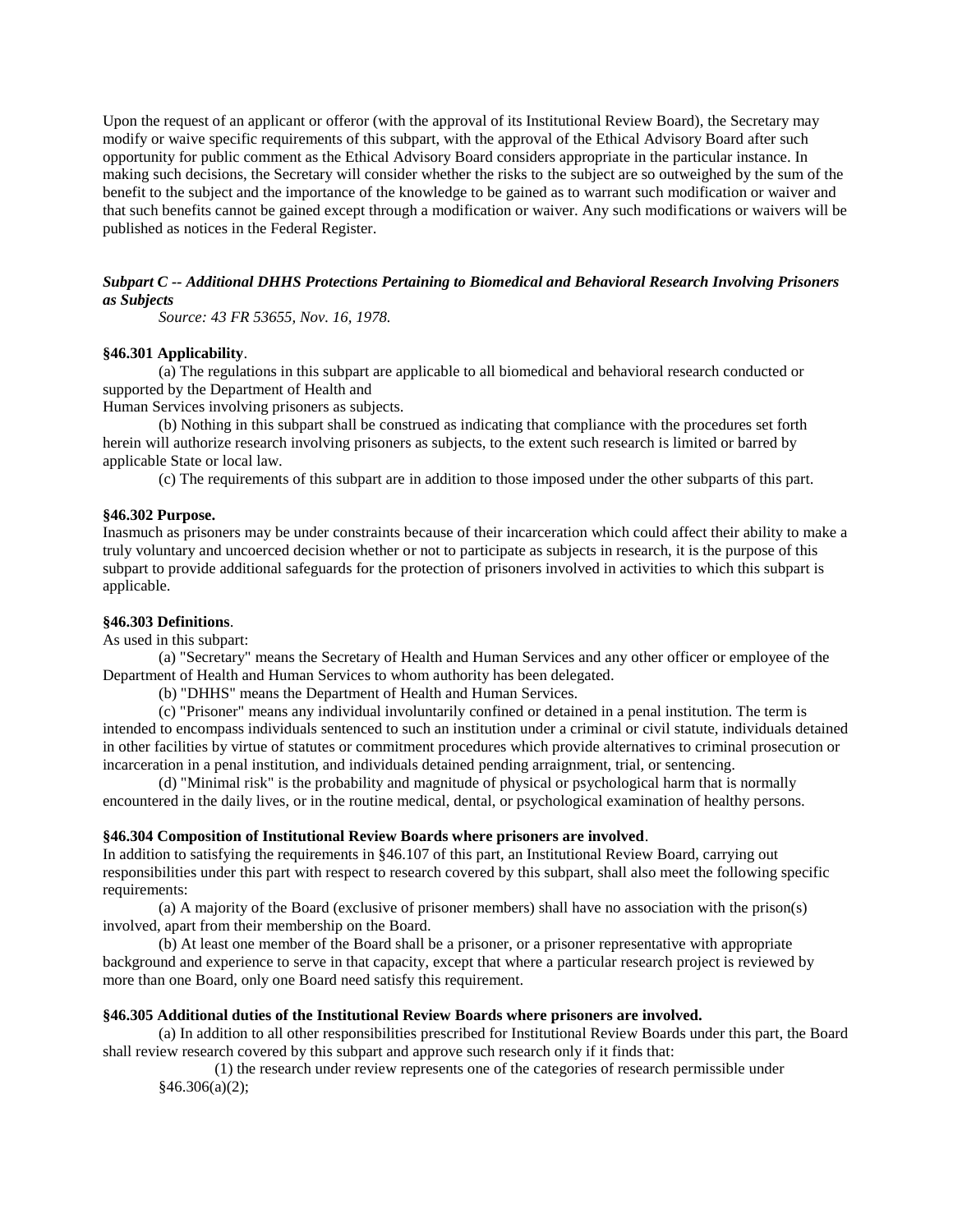(2) any possible advantages accruing to the prisoner through his or her participation in the research, when compared to the general living conditions, medical care, quality of food, amenities and opportunity for earnings in the prison, are not of such a magnitude that his or her ability to weigh the risks of the research against the value of such advantages in the limited choice environment of the prison is impaired;

(3) the risks involved in the research are commensurate with risks that would be accepted by nonprisoner volunteers;

(4) procedures for the selection of subjects within the prison are fair to all prisoners and immune from arbitrary intervention by prison authorities or prisoners. Unless the principal investigator provides to the Board justification in writing for following some other procedures, control subjects must be selected randomly from the group of available prisoners who meet the characteristics needed for that particular research project;

(5) the information is presented in language which is understandable to the subject population;

(6) adequate assurance exists that parole boards will not take into account a prisoner's participation in the research in making decisions regarding parole, and each prisoner is clearly informed in advance that participation in the research will have no effect on his or her parole; and

(7) where the Board finds there may be a need for follow-up examination or care of participants after the end of their participation, adequate provision has been made for such examination or care, taking into account the varying lengths of individual prisoners' sentences, and for informing participants of this fact. (b) The Board shall carry out such other duties as may be assigned by the Secretary.

(c) The institution shall certify to the Secretary, in such form and manner as the Secretary may require, that the duties of the Board under this section have been fulfilled.

#### **§46.306 Permitted research involving prisoners**.

(a) Biomedical or behavioral research conducted or supported by DHHS may involve prisoners as subjects only if:

(1) the institution responsible for the conduct of the research has certified to the Secretary that the Institutional Review Board has approved the research under §46.305 of this subpart; and

(2) in the judgment of the Secretary the proposed research involves solely the following:

(A) study of the possible causes, effects, and processes of incarceration, and of criminal behavior, provided that the study presents no more than minimal risk and no more than inconvenience to the subjects;

(B) study of prisons as institutional structures or of prisoners as incarcerated persons, provided that the study presents no more than minimal risk and no more than inconvenience to the subjects;

(C) research on conditions particularly affecting prisoners as a class (for example, vaccine trials and other research on hepatitis which is much more prevalent in prisons than elsewhere; and research on social and psychological problems such as alcoholism, drug addiction, and sexual assaults) provided that the study may proceed only after the Secretary has consulted with appropriate experts including experts in penology, medicine, and ethics, and published notice, in the Federal Register, of his intent to approve such research; or

(D) research on practices, both innovative and accepted, which have the intent and reasonable probability of improving the health or well-being of the subject. In cases in which those studies require the assignment of prisoners in a manner consistent with protocols approved by the IRB to control groups which may not benefit from the research, the study may proceed only after the Secretary has consulted with appropriate experts,including experts in penology, medicine, and ethics, and published notice, in the Federal Register, of the intent to approve such research.

(b) Except as provided in paragraph (a) of this section, biomedical or behavioral research conducted or supported by DHHS shall not involve prisoners as subjects.

*Subpart D -- Additional DHHS Protections for Children Involved as Subjects in Research*

*Source:* 48 FR 9818, March 8, 1983; 56 FR 28032, June 18, 1991.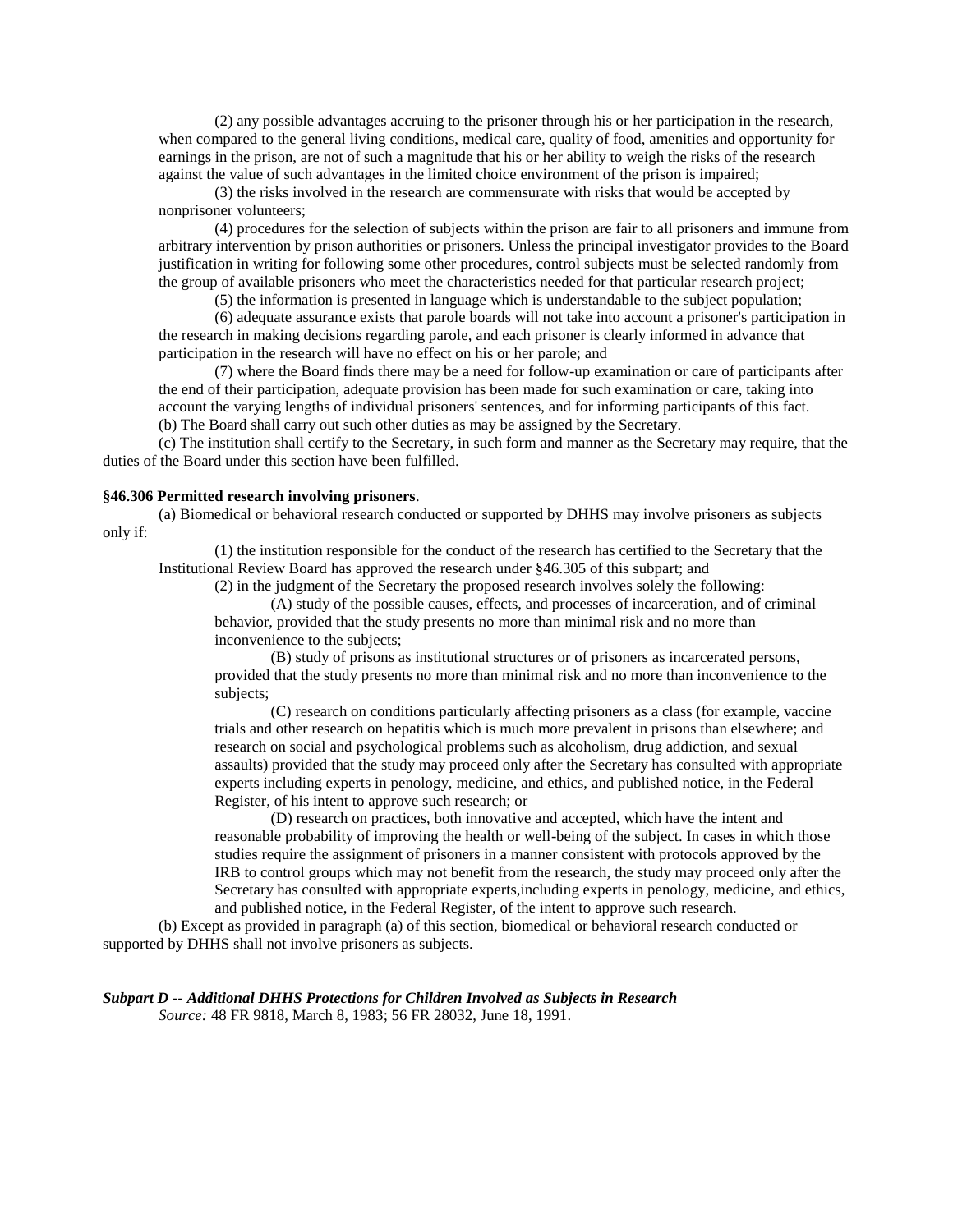## **§46.401 To what do these regulations apply?**

(a) This subpart applies to all research involving children as subjects, conducted or supported by the Department of Health and Human Services.

(1) This includes research conducted by Department employees, except that each head of an Operating Division of the Department may adopt such nonsubstantive, procedural modifications as may be appropriate from an administrative standpoint.

(2) It also includes research conducted or supported by the Department of Health and Human Services outside the United States, but in appropriate circumstances, the Secretary may, under paragraph (i) of §46.101 of Subpart A, waive the applicability of some or all of the requirements of these regulations for research of this type.

(b) Exemptions at  $§46.101(b)(1)$  and (b)(3) through (b)(6) are applicable to this subpart. The exemption at  $§46.101(b)(2)$  regarding educational tests is also applicable to this subpart. However, the exemption at  $§46.101(b)(2)$ for research involving survey or interview procedures or observations of public behavior does not apply to research covered by this subpart, except for research involving observation of public behavior when the investigator(s) do not participate in the activities being observed.

(c) The exceptions, additions, and provisions for waiver as they appear in paragraphs (c) through (i) of §46.101 of Subpart A are applicable to this subpart.

#### **§46.402 Definitions**.

The definitions in §46.102 of Subpart A shall be applicable to this subpart as well. In addition, as used in this subpart: (a) "Children" are persons who have not attained the legal age for consent to treatments or procedures

involved in the research, under the applicable law of the jurisdiction in which the research will be conducted. (b) "Assent" means a child's affirmative agreement to participate in research. Mere failure to object should

not, absent affirmative agreement, be construed as assent.

(c) "Permission" means the agreement of parent(s) or guardian to the participation of their child or ward in research.

(d) "Parent" means a child's biological or adoptive parent.

(e) "Guardian" means an individual who is authorized under applicable State or local law to consent on behalf of a child to general medical care.

### **§46.403 IRB duties**.

In addition to other responsibilities assigned to IRBs under this part, each IRB shall review research covered by this subpart and approve only research which satisfies the conditions of all applicable sections of this subpart.

### **§46.404 Research not involving greater than minimal risk**.

DHHS will conduct or fund research in which the IRB finds that no greater than minimal risk to children is presented, only if the IRB finds that adequate provisions are made for soliciting the assent of the children and the permission of their parents or guardians, as set forth in §46.408.

### **§46.405 Research involving greater than minimal risk but presenting the prospect of direct benefit to the individual subjects.**

DHHS will conduct or fund research in which the IRB finds that more than minimal risk to children is presented by an intervention or procedure that holds out the prospect of direct benefit for the individual subject, or by a monitoring procedure that is likely to contribute to the subject's well-being, only if the IRB finds that:

(a) the risk is justified by the anticipated benefit to the subjects;

(b) the relation of the anticipated benefit to the risk is at least as favorable to the subjects as that presented by available alternative approaches; and

(c) adequate provisions are made for soliciting the assent of the children and permission of their parents or guardians, as set forth in §46.408.

## **§46.406 Research involving greater than minimal risk and no prospect of direct benefit to individual subjects, but likely to yield generalizable knowledge about the subject's disorder or condition.**

DHHS will conduct or fund research in which the IRB finds that more than minimal risk to children is presented by an intervention or procedure that does not hold out the prospect of direct benefit for the individual subject, or by a monitoring procedure which is not likely to contribute to the well-being of the subject, only if the IRB finds that:

(a) the risk represents a minor increase over minimal risk;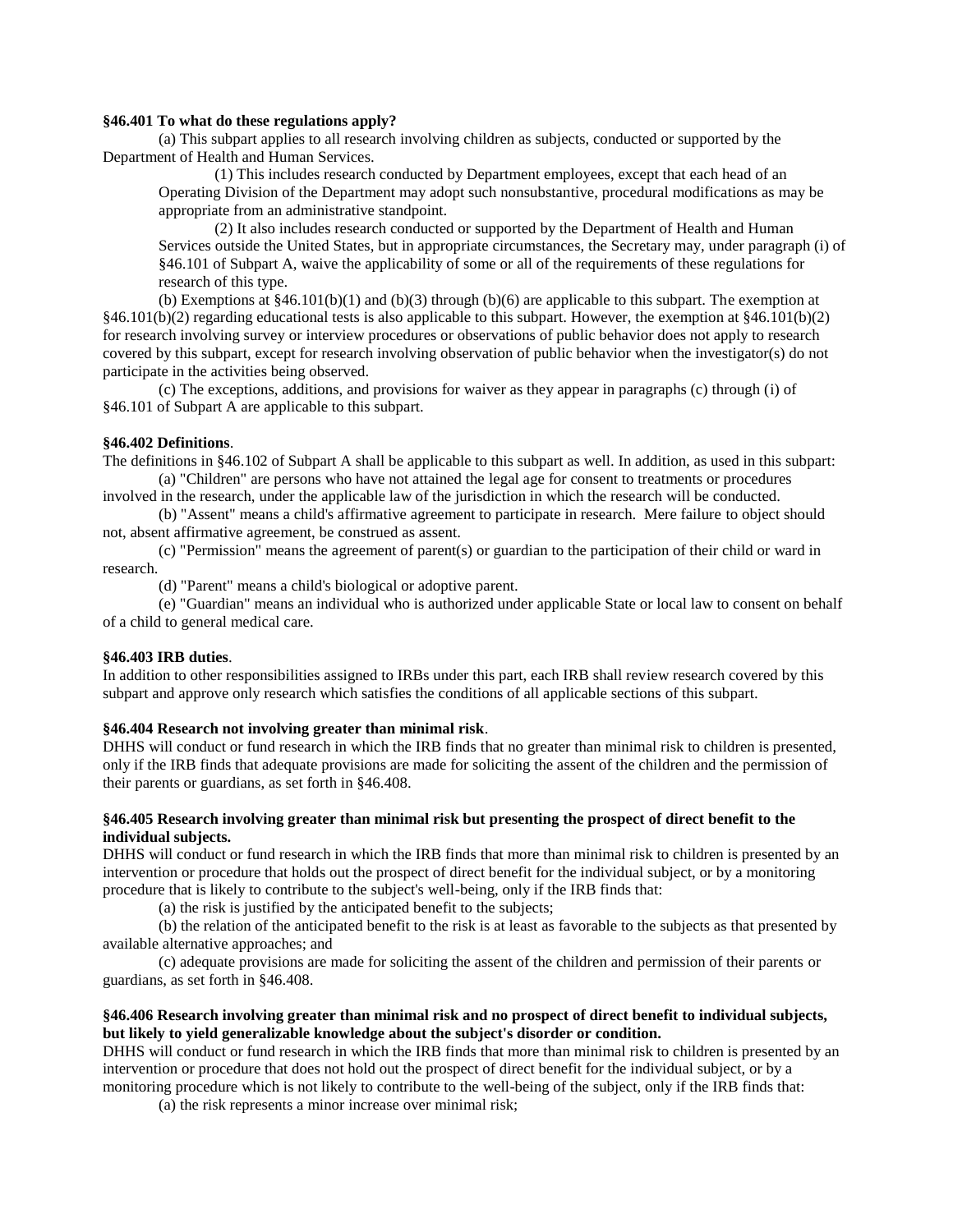(b) the intervention or procedure presents experiences to subjects that are reasonably commensurate with those inherent in their actual or expected medical, dental, psychological, social, or educational situations;

c) the intervention or procedure is likely to yield generalizable knowledge about the subjects' disorder or condition which is of vital importance for the understanding or amelioration of the subjects' disorder or condition; and

(d) adequate provisions are made for soliciting assent of the children and permission of their parents or guardians, as set forth in §46.408.

## **§46.407 Research not otherwise approvable which presents an opportunity to understand, prevent, or alleviate a serious problem affecting the health or welfare of children.**

DHHS will conduct or fund research that the IRB does not believe meets the requirements of §46.404, §46.405, or §46.406 only if:

(a) the IRB finds that the research presents a reasonable opportunity to further the understanding, prevention, or alleviation of a serious problem affecting the health or welfare of children; and

(b) the Secretary, after consultation with a panel of experts in pertinent disciplines (for example: science, medicine, education, ethics, law) and following opportunity for public review and comment, has determined either:

> (1) that the research in fact satisfies the conditions of §46.404, §46.405, or §46.406, as applicable, or (2) the following:

(i) the research presents a reasonable opportunity to further the understanding, prevention, or alleviation of a serious problem affecting the health or welfare of children;

(ii) the research will be conducted in accordance with sound ethical principles;

(iii) adequate provisions are made for soliciting the assent of children and the permission of their parents or guardians, as set forth in §46.408.

### **§46.408 Requirements for permission by parents or guardians and for assent by children**.

(a) In addition to the determinations required under other applicable sections of this subpart, the IRB shall determine that adequate provisions are made for soliciting the assent of the children, when in the judgment of the IRB the children are capable of providing assent. In determining whether children are capable of assenting, the IRB shall take into account the ages, maturity, and psychological state of the children involved. This judgment may be made for all children to be involved in research under a particular protocol, or for each child, as the IRB deems appropriate. If the IRB determines that the capability of some or all of the children is so limited that they cannot reasonably b consulted or that the intervention or procedure involved in the research holds out a prospect of direct benefit that is important to the health or well-being of the children and is available only in the context of the research, the assent of the children is not a necessary condition for proceeding with the research. Even where the IRB determines that the subjects are capable of assenting, the IRB may still waive the assent requirement under circumstances in which consent may be waived in accord with §46.116 of Subpart A.

(b) In addition to the determinations required under other applicable sections of this subpart, the IRB shall determine, in accordance with and to the extent that consent is required by §46.116 of Subpart A, that adequate provisions are made for soliciting the permission of each child's parents or guardian. Where parental permission is to be obtained, the IRB may find that the permission of one parent is sufficient for research to be conducted under §46.404 or §46.405. Where research is covered by §46.406 and §46.407 and permission is to be obtained from parents, both parents must give their permission unless one parent is deceased, unknown, incompetent, or not reasonably available, or when only one parent has legal responsibility for the care and custody of the child.

(c) In addition to the provisions for waiver contained in §46.116 of Subpart A, if the IRB determines that a research protocol is designed for conditions or for a subject population for which parental or guardian permission is not a reasonable requirement to protect the subjects (for example, neglected or abused children), it may waive the consent requirements in Subpart A of this part and paragraph (b) of this section, provided an appropriate mechanism for protecting the children who will participate as subjects in the research is substituted, and provided further that the waiver is not inconsistent with Federal, State, or local law. The choice of an appropriate mechanism would depend upon the nature and purpose of the activities described in the protocol, the risk and anticipated benefit to the research subjects, and their age, maturity, status, and condition.

(d) Permission by parents or guardians shall be documented in accordance with and to the extent required by §46.117 of Subpart A.

(e) When the IRB determines that assent is required, it shall also determine whether and how assent must be documented.